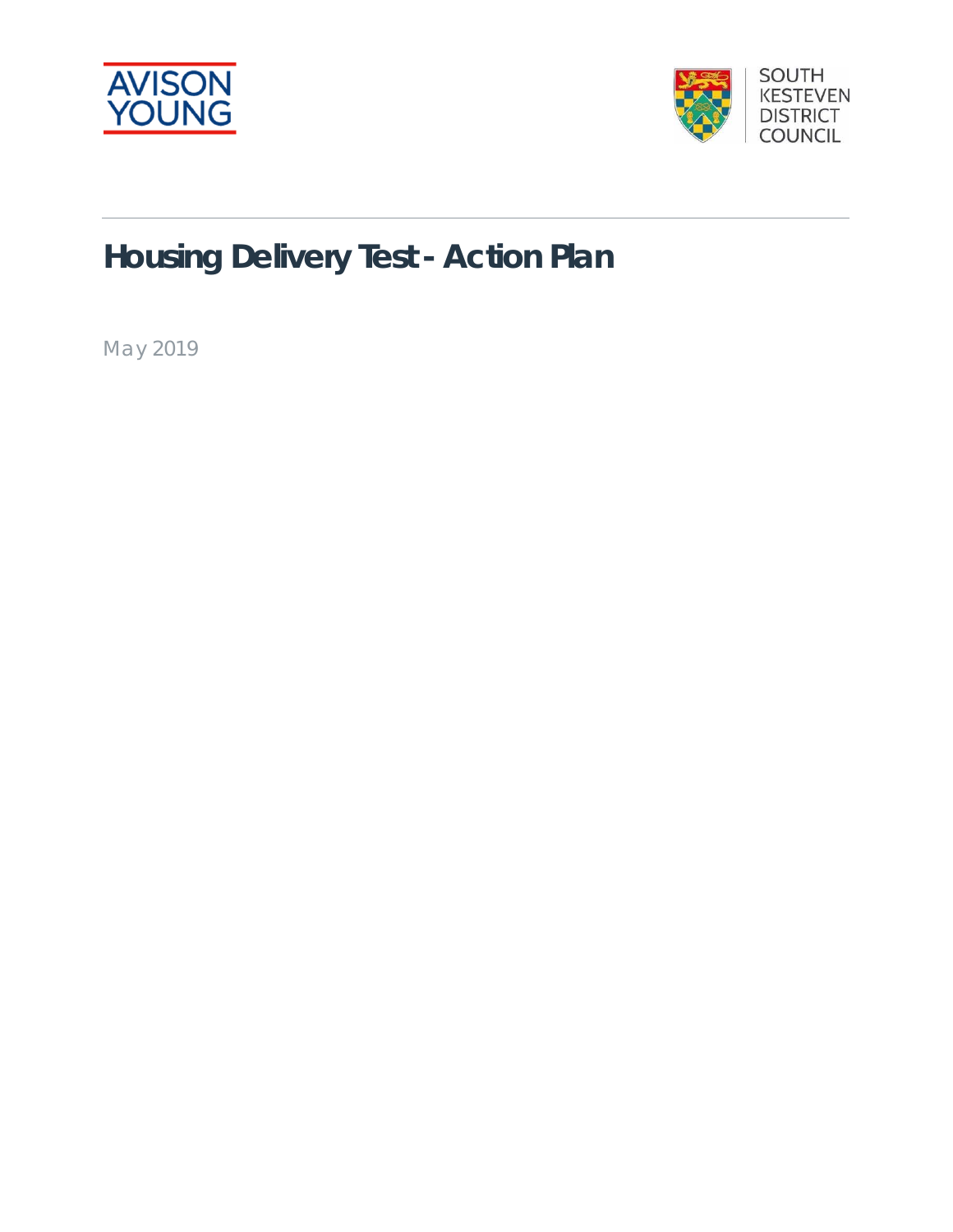# **Contents**

| 1. |  |
|----|--|
| 2. |  |
| 3. |  |
| 4. |  |
| 5. |  |
| 6. |  |

**Prepared By: Dale Robinson Status: Final Report Draft Date: May 2019** 

**For and on behalf of GVA Grimley Limited trading as Avison Young**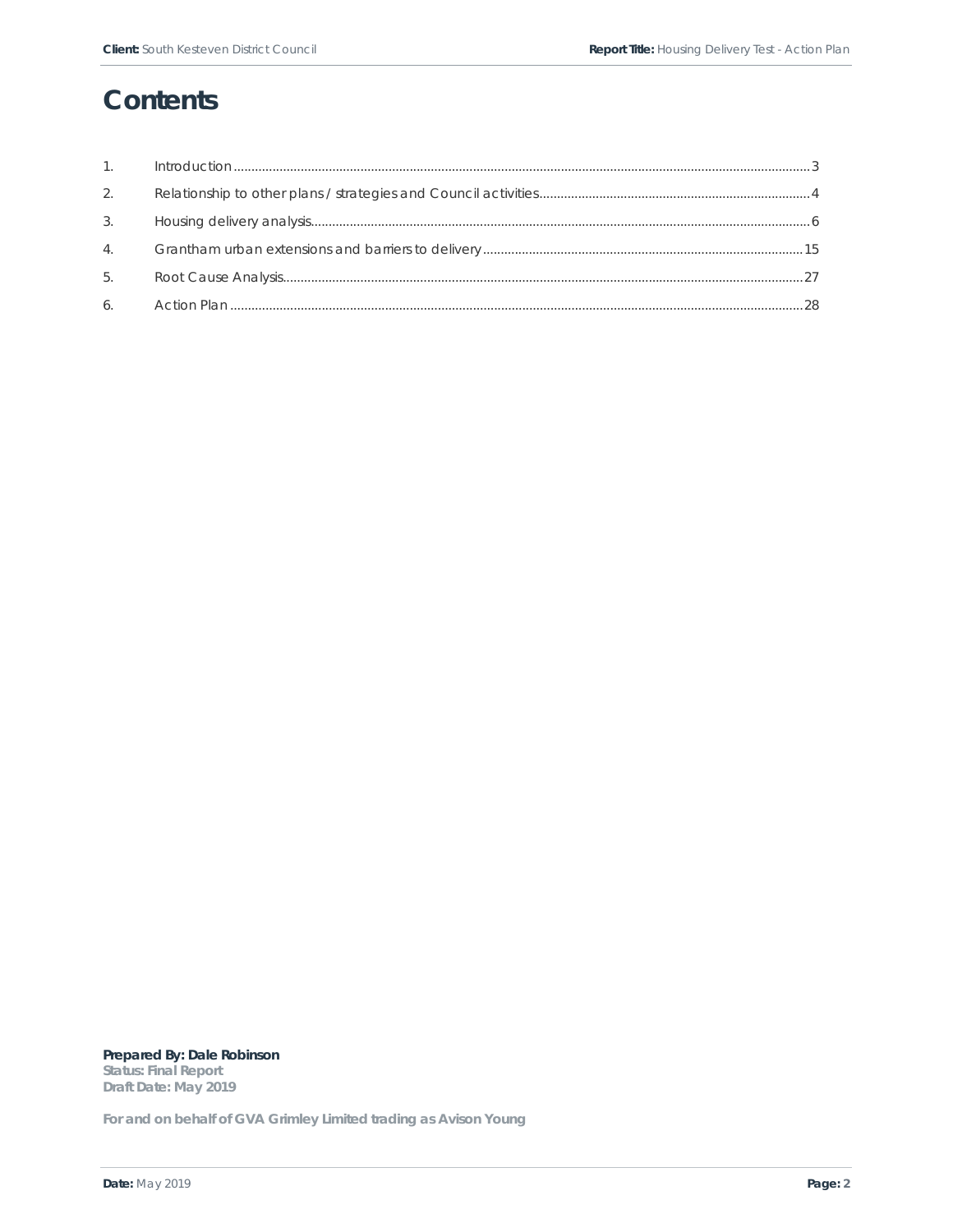# **1. Introduction**

- 1.1 The Government is committed to the improved delivery of more new homes nationally through their economic and housing growth agendas. To this end they have introduced a number of measures and reforms to the planning system intended to deliver more housing, improve housing affordability and remove barriers to development. Local Planning Authorities have now been challenged to be more proactive in increasing the speed and quantity of housing supply to meet the identified housing needs of their local area.
- 1.2 To this end, the Housing Delivery Test (HDT) has been introduced by the Government as a monitoring tool to demonstrate whether local areas are building enough homes to meet their housing need. The HDT, which was introduced through the Governments White Paper - Fixing our broken housing market, compares the number of new homes delivered over the previous three years with the Councils housing requirement. The HDT will be used to determine the buffer to apply in housing supply assessments and whether the presumption in favour of sustainable development should apply. Under the HDT:
	- Where housing delivery over the previous three years has been less than 95% of the housing requirement, Local Planning Authorities should prepare an action plan setting out the causes of under delivery and the intended actions to increase delivery;
	- Where delivery has been less than 85% of the housing requirement a 20% buffer should be applied to the supply of deliverable sites for the purposes of housing delivery assessment; and
	- Where delivery has been less than 75% of the housing requirement, the NPPF's presumption in favour of sustainable development will apply.
- 1.3 In February 2019 the Government published the first HDT results, which identified South Kesteven as achieving 81% of its housing requirement. This means the Council need to plan for a 20% buffer and set out an action plan for how they intend to increase delivery across the District.
- 1.4 South Kesteven District Council (the Council) is responding to this challenge and has the ambition, recognised across its key strategic documents, to increase and accelerate the delivery of new housing across the District. The allocation of land to accommodate a minimum of 15,625 new homes (625 dwellings per annum) is being made through the emerging Local Plan, which is scheduled for Examination in May 2019.
- 1.5 Within this context the Council has commissioned Avison Young to prepare the 'Housing Delivery Test Action Plan'. This document provides an analysis of the key reasons for the historic under performance to deliver against the Districts assessed housing requirement and identifies the measures the Council should seek to undertake to increase the delivery of new housing across the District.
- 1.6 The Council recognise that delivering growth is complex. Whilst a number of the actions identified in the action plan are solely within the remit of the Council to resolve, to successfully respond to the challenge of increasing, and then maintaining, housing delivery the Council will also need the support and co-operation of a range of third party stakeholders and those involved in delivering homes including landowners and housebuilders.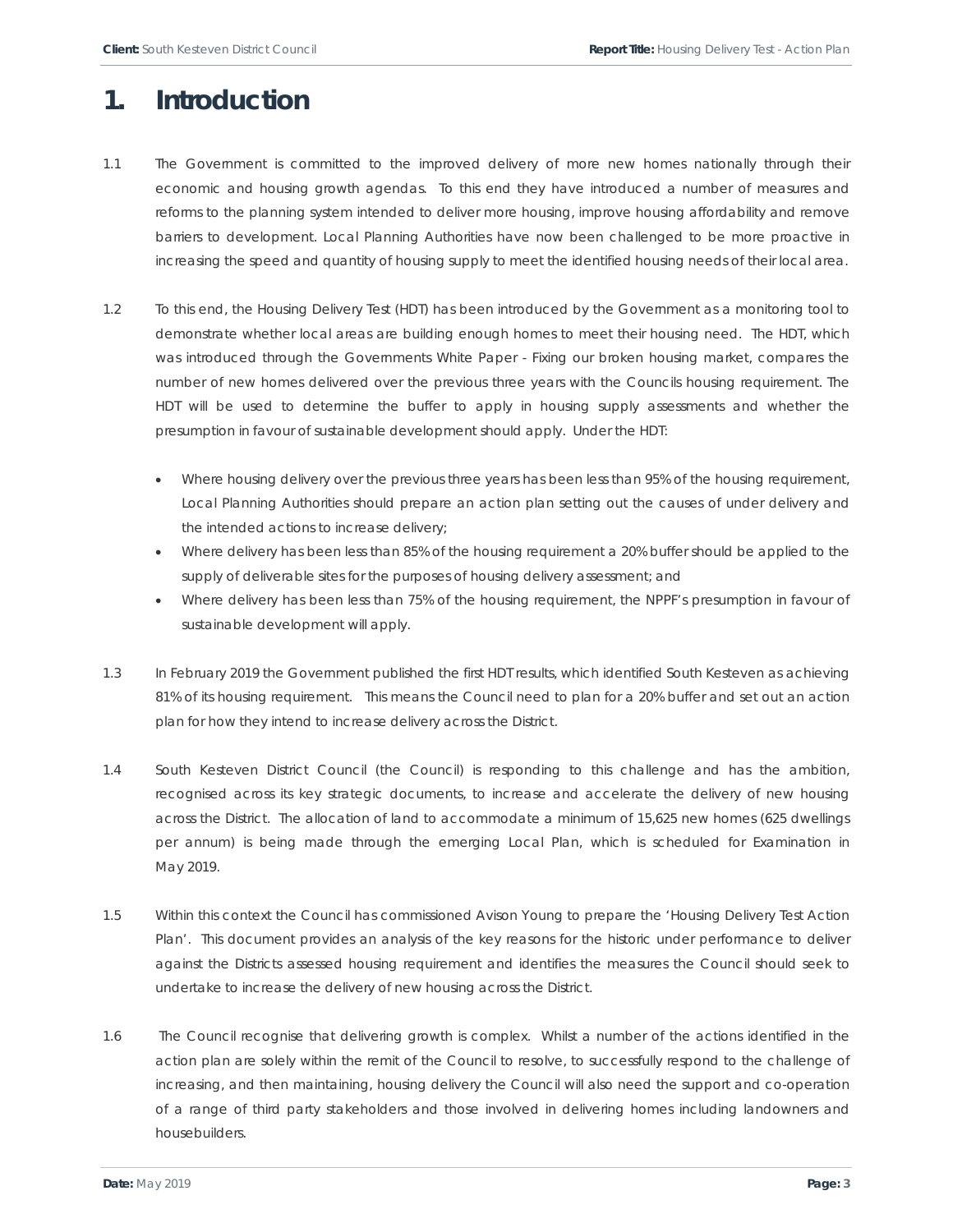# **2. Relationship to other plans / strategies and Council activities**

- 2.1 The Action Plan complements existing Council plans, policies and strategies which provide a framework for the delivery of the Councils housing priorities. These documents include the following:
	- **The Housing Strategy 2017 2021** identifies some of the significant housing challenges facing the District including: 22% of the Districts population being aged over 65, and this is expected to grow to 31% by 2039; demand for homes continuing, although housing is becoming gradually less affordable for many people; the quality of existing rental homes is often not good enough; there are pockets of deprivation, with some aspects more apparent in rural areas with limited access to services. At the heart of the strategy is the belief that homes are a fundamental part of people's lives. The strategy purports that houses should be 'healthy', good quality, sustainable and secure, providing the environment for people to thrive and achieve. The strategy also recognises that good housing in vibrant and attractive towns and villages supports a strong economy and helps create a community where people want to live, work and invest
	- **The Economic Growth Strategy 2016 2021** recognises the importance of housing delivery as a driver of economic growth, and the Council confirm within the strategy that they will support initiatives which can accelerate delivery of key housing sites, which then help to promote employment sites /economic opportunities to the market. Whilst the strategy supports economic development initiatives across the whole of the District, there is a clear focus on growth in Grantham. The aim of this is to help in establishing Grantham as a leading sub-regional centre by taking advantage of development opportunities, creating employment, providing growth in new housing and helping to improve the town centre offer to enable more people to invest, shop, work and relax there.

South Kesteven New Local Plan 2011 - 2036. The Council is committed to bringing forward transformational growth and is working hard to bring forward a Local Plan that can guide growth going forward to 2036. The number of additional homes required in the District up to 2036, based on the Peterborough Sub-Region Strategic Housing Market Assessment (SHMA), is 15,625 which equates to an average of 625 homes per annum over the period 2011-36. The new Local Plan proposes that the majority of all planned housing development be focused upon growing Grantham1. This ensures development is located in the most sustainable location and enables Grantham to enhance its role as a sub-regional centre.

In addition, given their role as market towns with a range of services and facilities, the Local Plan also proposes new development in Stamford2, Bourne3 and the Deepings4

 1 Strategic housing allocations are proposed for - Rectory Farm (Phases 2 and 3) - [Phase 1 of this site was the development of Poplar Farm, an allocation in the Core Strategy 2011. This site is currently under construction] and Spitalgate Heath Garden Village (Southern Quadrant) [also an allocation in the Core Strategy 2011]; and Prince William of Gloucester Barracks.

<sup>&</sup>lt;sup>2</sup> Within Stamford a major sustainable extension to the north of the town is proposed in the Local Plan. This will require a comprehensive masterplan for the whole of the site, including land at Quarry Farm in Rutland. This is envisaged as a high quality development responding to market demands which will have its own distinctive character whilst allowing the essential character of Stamford to be preserved. Additional allocations for residential development are proposed on brownfield land at Stamford East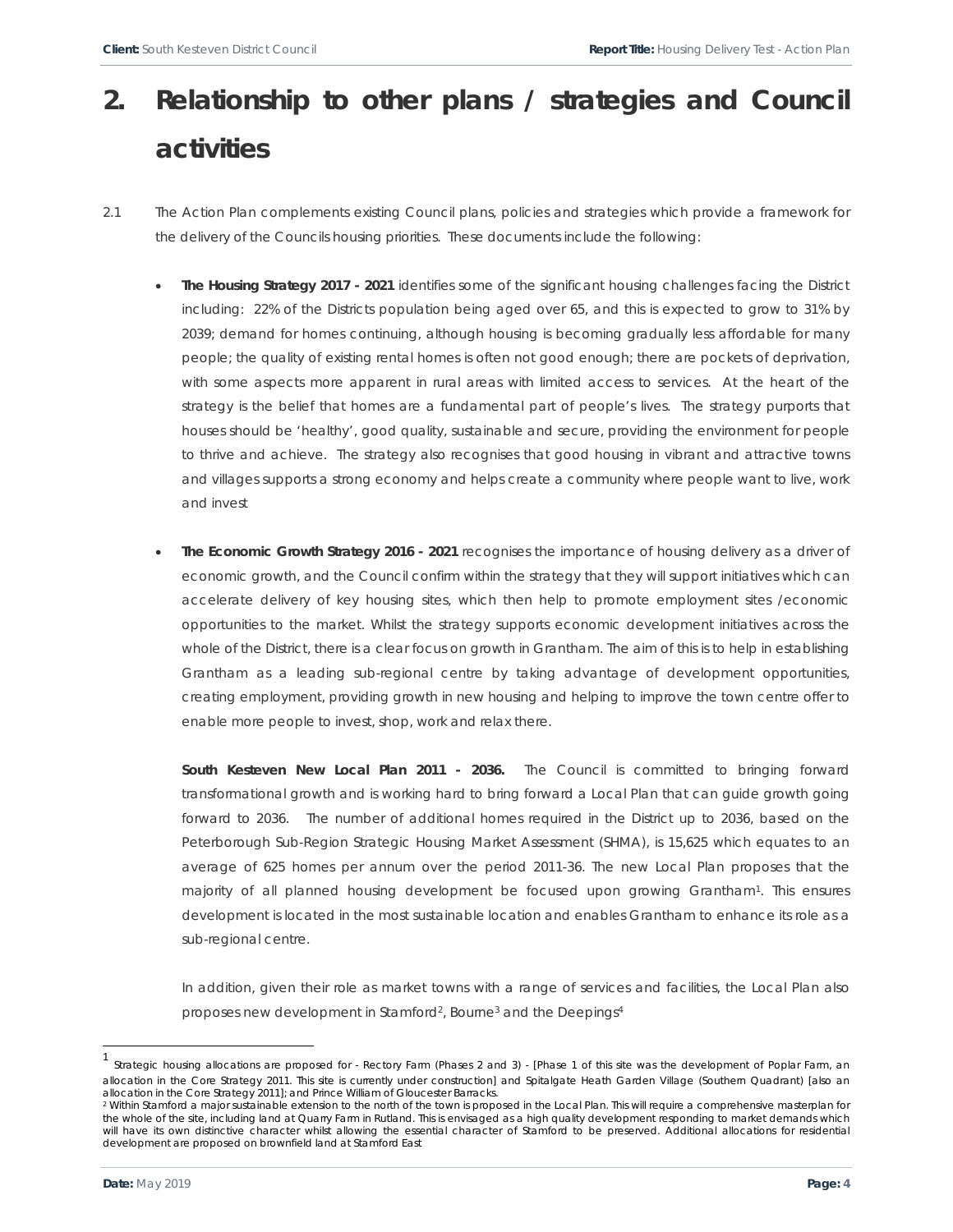Outside of the four main towns, new development is focussed on those Larger Villages where there are good levels of services and facilities. All sites within Larger Villages have been assessed to determine the right amount and right location for new development to take place, taking into account the deliverability of proposals and constraints on development. As a consequence, not all identified Larger Villages have a proposed allocation for new housing in the new Local Plan, although there may be an existing "known supply" from existing planning permissions for housing not yet implemented. Following the review of the Larger Villages (formerly Local Service Centres) Castle Bytham no longer has sufficient services and facilities to be classified as one. Fifteen Larger Villages have been identified and following a detailed site assessment process thirteen sites have been identified as potential housing allocations. In addition to these allocations, the plan supports sensitive infill housing development within the built-up part of settlements and the redevelopment of previously developed sites in all fifteen Larger Villages.

The new local plan also states that some small scale sensitive development on the edge of all settlements will also be supported subject to more restrictive criteria, including evidence of substantial support from the local community.

 **South Kesteven Infrastructure Delivery Plan (IDP) -2011 to 2036.** The Council has prepared an Infrastructure Delivery Plan to support the new Local Plan. This includes the Infrastructure Delivery Schedule (IDS) which identifies the physical, social and green infrastructure needed to support the vision and growth proposals included in the Local Plan over the plan period, including where known, when the infrastructure will be required and how it will be funded

<sup>&</sup>lt;sup>3</sup> There is still a significant amount of new housing to be completed in Bourne through the Elsea Park scheme. The Local Plan does not make any site specific allocations in Bourne, because of current commitments that are still outstanding. Instead, it is expected that the Neighbourhood Plan body will work in partnership with the Council to identify suitable, sustainable locations for a minimum of 200 new homes over the plan period within the emerging Bourne Neighbourhood Plan.

<sup>4</sup> Planned housing growth is proposed to the east and north of the Deepings through proposed allocations at Towngate West and Linchfield Road.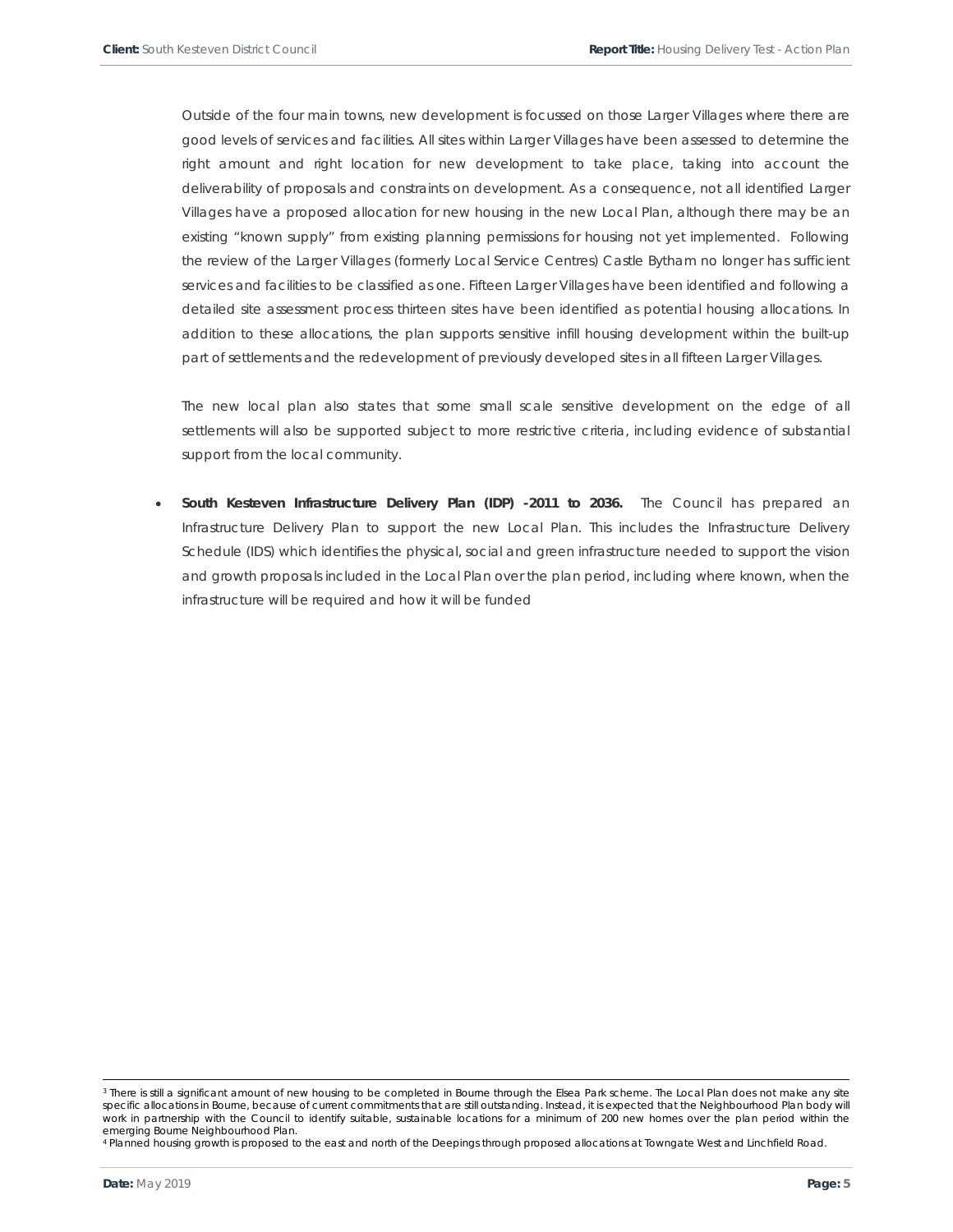# **3. Housing delivery analysis**

3.1 In *Fixing our Broken Housing Market -* the Governments White Paper of February 2017 - the Prime Minister refers to the Country's broken housing market as 'one of the greatest barriers to progress in Britain today'. This was further emphasised by the then Secretary of State for Communities and Local Government<sup>5</sup> who summed up the position:

*"For decades, the pace of house building has been sluggish at best. As a result, the number of new homes has not kept pace with our growing population. And that, in turn, has created a market that fails to work for*  far too many people". Soaring prices and rising rents caused by a shortage of the right homes in the right *places has slammed the door of the housing market in the face of a whole generation".*

- 3.2 Over the last 10 years or so, the Government and development industry has sought to define how many houses are needed in England. The White Paper identifies an annual range of between 225,000 to 275,000 new homes is now needed, with the current ambition set at building one million new homes between 2015 and 2020. More recently the Government has indicated, through the 2017 Autumn Budget, that 300,000 homes need to be build each year, on average, by the mid-2020s. However, completion levels have fallen significantly short of this with the most recent data pointing to circa 195,000 new build completions in the year 2017/2018.
- 3.3 Access to a decent, safe and secure home is seen as a basic right, but for many, houses are too expensive and the choices of high quality homes are limited. On a simple measure of affordability, most parts of the Country experience house prices well in excess of the 'affordable' ratio of 4:1, where local average house prices are four times the local average income levels. South Kesteven is no different, with the affordability ratio (based on median house price to median gross annual income) at around 9:16 across the area as a whole.
- 3.4 At its most basic, the Government considers that increasing the supply of housing is key to improving the affordability of housing, whist this simplifies a very complex issue, the Government is focussing efforts on introducing measures that will deliver more housing and remove barriers to development.

## **Housing Completions in South Kesteven**

3.5 The national housing challenge has a local dimension with South Kesteven having its own housing needs to meet. The South Kesteven Proposed Submission Local Plan<sup>7</sup> requires the provision of 15,625 homes to be built over the plan period 2011 - 2036, equating to an average of 625 homes per year. The South Kesteven Five Year Housing Land Supply Assessment 2018 - 2023 acknowledges that since the plan period started in 2011, there has been a shortfall of 545 dwellings. The assessment also acknowledges that the Council has under delivered when housing delivery is assessed against the housing trajectory set out in the Proposed Submission Local Plan.

 $\overline{a}$ 

<sup>5</sup> The Rt Hon Sajid Javid MP

<sup>6</sup> Based on the house price to workplace - based earnings ratio published by the Office National Statistics (2018)

<sup>7</sup> This was submitted to the Secretary of State in January 2019 with the Examination set to commence on 8th May 2019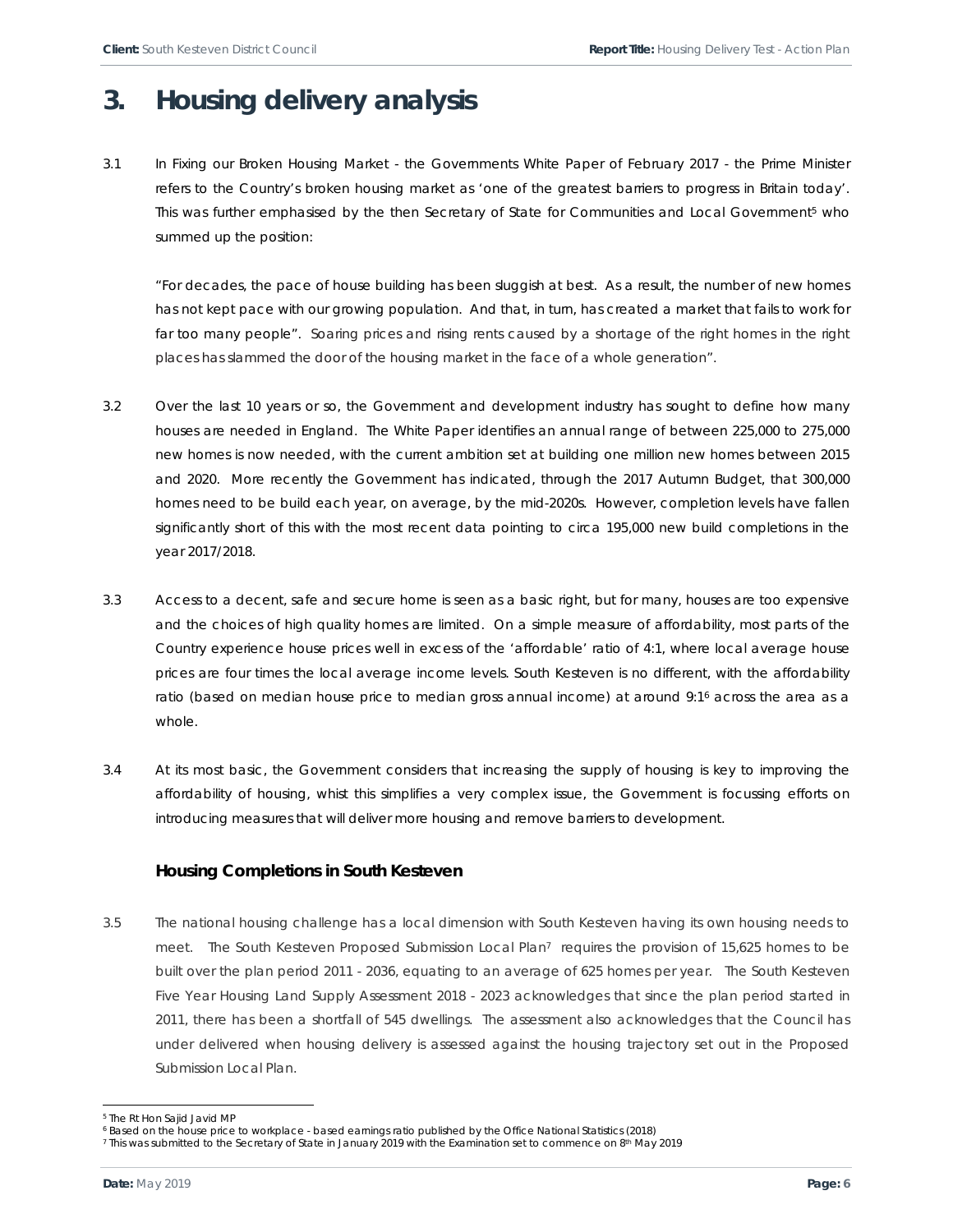- 3.6 Before we examine the delivery rates over the current plan period (i.e. from 2011) it is important to look further back to understand fully how housing delivery has changed across the District. To do this we must look back at the South Kesteven Core Strategy (adopted in 2010), which set out a requirement for 13,600 new homes over the period 2006 to 2026. This equated to a minimum requirement of providing an average of 680 new homes per annum.
- 3.7 *Policy SP1 Spatial Strategy* of the South Kesteven Core Strategy stated that the majority of all new development should be focused upon Grantham to support and strengthen its role as a Sub-Regional Centre and to achieve the growth aspirations set out within the Grantham Growth Point Programme, following the town's designation as a growth point in 2006. In addition, as a result of Grantham's designation as a New Growth Point<sup>8</sup>, the Core Strategy identified that at least 50% of the Districts housing total should be allocated in the town in order to address these growth aspirations.
- 3.8 The Core Strategy also allowed for modest growth in the south of the District, particularly for Stamford and The Deepings. Due to the amount of development already taking place or committed (at the time) in Bourne, the Core Strategy didn't allocate any additional land for development.
- 3.9 The Core Strategy did permit some growth in the Local Service Centres9, in order to maintain their viability. In these locations the Core Strategy stipulated that development would be limited to identified allocated sites and infill/redevelopment sites within the built-up areas of the settlements.
- 3.10 *Policy H1 Residential Development* of the South Kesteven Core Strategy required that new housing development over the period 2006 to 2026 should be planned and phased to deliver the minimum level of housing development required by the Regional Plan<sup>10</sup> (now revoked). To ensure the proper distribution of development across the District, in accordance with Policy SP1, during the plan period Policy H1 of the Core Strategy set development targets (see Table 1) for each of the main towns, the local service centres as well as the rural areas.

|                |                                                                   | <b>District</b> | Grantham | Stamford | <b>Bourne</b> | Deepings | LSC's | Rural<br><b>Areas</b> |
|----------------|-------------------------------------------------------------------|-----------------|----------|----------|---------------|----------|-------|-----------------------|
|                | Approved RSS requirements                                         | 13,600          |          |          |               |          |       |                       |
| $\overline{A}$ | distributed<br>Remaining<br>by<br>sub area                        | 13,620          | 7,680    | 1.140    | 2,310         | 870      | 1,000 | 620                   |
| B              | Average annual build rate -<br>$2006 - 2026$                      | 680             | 385      | 58       | 115           | 43       | 50    | 30                    |
| $\mathcal{C}$  | Completed<br>01/04/2006<br>$\overline{\phantom{a}}$<br>31/03/2008 | 1.857           | 688      | 146      | 526           | 89       | 239   | 169                   |

Table 1 - Core Strategy Development Targets

<sup>8</sup> The New Growth Point initiative is Government's response to the Barker Review of Housing Supply. This highlighted the shortfall between supply and demand for housing: more houses are needed to help first time buyers, address overcrowding and keep up with rising demand. The New Growth Point initiative aims to ensure that there is an adequate supply of good quality housing of all types, including affordable housing for key workers and those in lower income groups.

<sup>9</sup> Policy SP2 - Sustainable Communities of the Core Strategy identifies the Local Service Centres as Ancaster; Barkston and Syston; Barrowby; Baston; Billingborough & Horbling; Castle Bytham; Caythorpe and Frieston; Colsterworth and Woolsthorpe by Colsterworth; Corby Glen; Great Gonerby; Harlaxton; Langtoft; Long Bennington; Morton and Hanthorpe; South Witham and Thurlby and Northorpe. 10 The East Midlands Regional Plan (March 2009)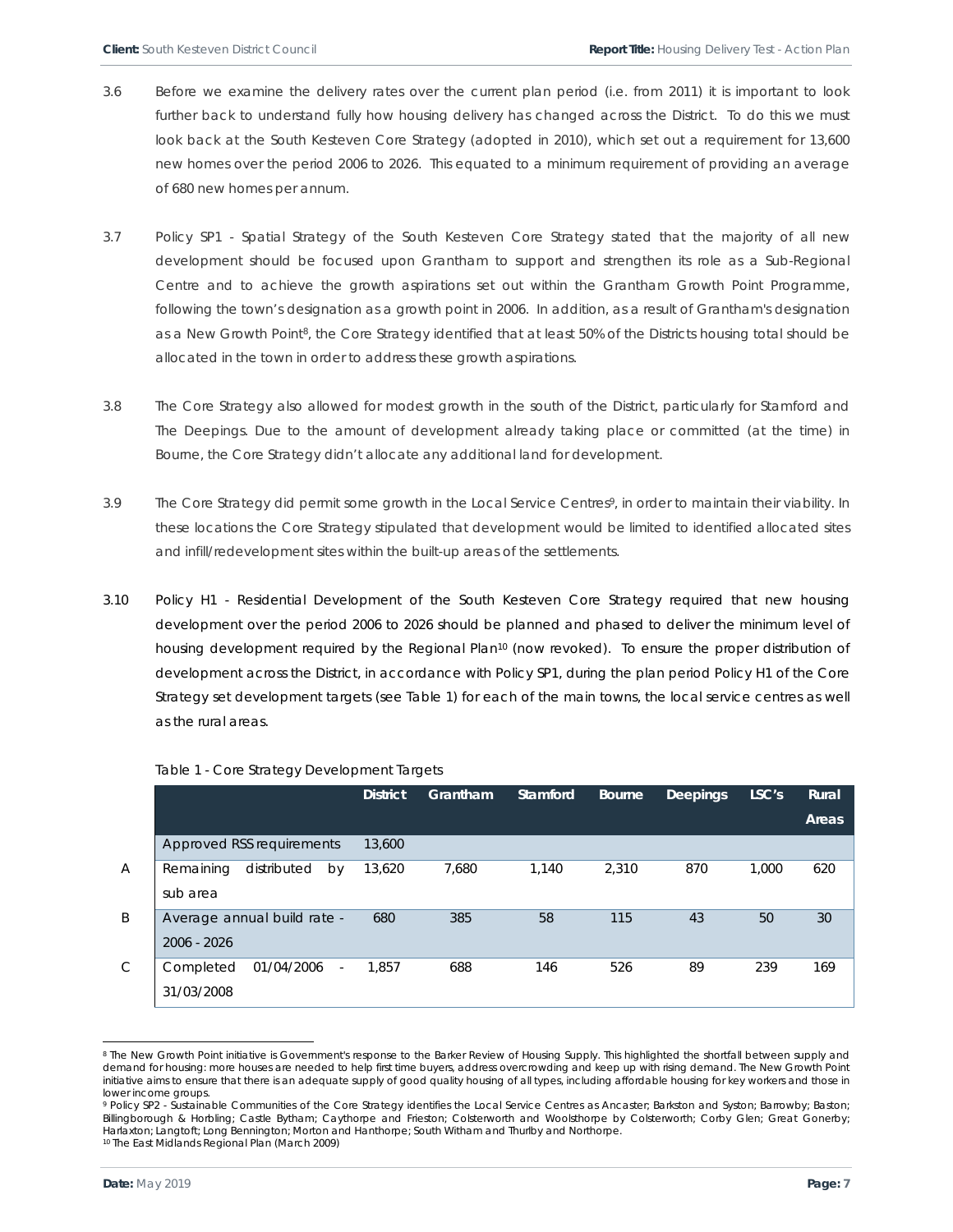|                                             | <b>District</b> | Grantham | Stamford | <b>Bourne</b> | <b>Deepings</b> | LSC's  | Rural  |
|---------------------------------------------|-----------------|----------|----------|---------------|-----------------|--------|--------|
|                                             |                 |          |          |               |                 |        | Areas  |
| Surplus/Shortfall <sup>11</sup> 2006<br>to: | $+497$          | $-82$    | $+30$    | $+296$        | $+3$            | $+139$ | $+109$ |
| 2008                                        |                 |          |          |               |                 |        |        |
| Residual<br>housing<br>be<br>to             | 11.763          | 6,992    | 994      | 1.784         | 781             | 761    | 451    |
| found 2008 - 2026 (A - C)                   |                 |          |          |               |                 |        |        |
| Average annual build rate                   | 656             | 389      | 55       | 99            | 43              | 42     | 25     |
| remaining<br>plan period<br>for             |                 |          |          |               |                 |        |        |
| $(2008 - 2026)$                             |                 |          |          |               |                 |        |        |

Source: Policy H1 - Residential Development - South Kesteven Adopted Core Strategy

- 3.11 The data in Table 1 (Taken from Policy H1 o the South Kesteven Adopted Core Strategy 2010) clearly demonstrates that, over the period 2006 to 2008, the development trajectory target / build out rate for the whole district was exceeded by around 500 dwellings. Whilst the rural areas, local service centres and most of the main towns also exceeded their development targets, over this same period, there was one notable exception - Grantham, which fell short of its development target by 82 dwellings.
- 3.12 In April 2016 the Council published its Housing Land Supply Assessment which identified housing delivery rates across the District since 2006. However, because the New Local Plan<sup>12</sup> period started in 2011 we have only extracted the data up to 2011 and compared the number of units delivered over this period against the Core Strategy trajectory targets - please refer to Table 2.

| Year           | Core Strategy trajectory Units | actually  | <b>Surplus</b>           |
|----------------|--------------------------------|-----------|--------------------------|
|                | target <sup>13</sup>           | delivered | Shortfall                |
| $2006 - 2007*$ | 971                            | 971       | $\overline{\phantom{a}}$ |
| 2007 - 2008*   | 866                            | 866       | $\overline{\phantom{0}}$ |
| 2008 - 2009    | 663                            | 663       | $\overline{\phantom{a}}$ |
| 2009 - 2010    | 440                            | 520       | $+80$                    |
| 2010 - 2011    | 550                            | 550       | $\overline{\phantom{0}}$ |
| <b>Totals</b>  | 3,490                          | 3,570     | $+80$                    |

#### Table 2: Housing Delivery Rates 1st April 2006 to 31st March 2011

Source: South Kesteven Five Year Housing Land Supply Assessment

Notes

(\*) These figures represent a breakdown of the 1,857 dwellings that were completed over the period 2006 to 2008, as summarised in Table 1. However, there is a slight discrepancy in the figures with the cumulative total for years 2006 / 07 and 2007 /08 in Table 2 being 20 dwellings fewer than the total figure (1,857) included in Table 1.

<sup>11</sup> Based on B multiplied by 2 years less C

<sup>12</sup> The South Kesteven Proposed Submission Local Plan

<sup>13</sup> Policy H1 of the adopted Core Strategy set an annualised target figure for the development of 680 dwellings each year over the twenty-year period 2006 -2026, giving a total target of 13,600 new houses built in South Kesteven1. However, the housing trajectory in the Core Strategy recognised that it was unrealistic to assume an even and consistent supply of housing delivery over the plan period, and indicated a lower delivery rate within the first five year delivery phase (2010/2011 – 2014/2015) to reflect the downturn in the housing market, the plan making process for identifying allocations, and the need for major infrastructure projects to support the delivery of the majority of housing growth in Grantham.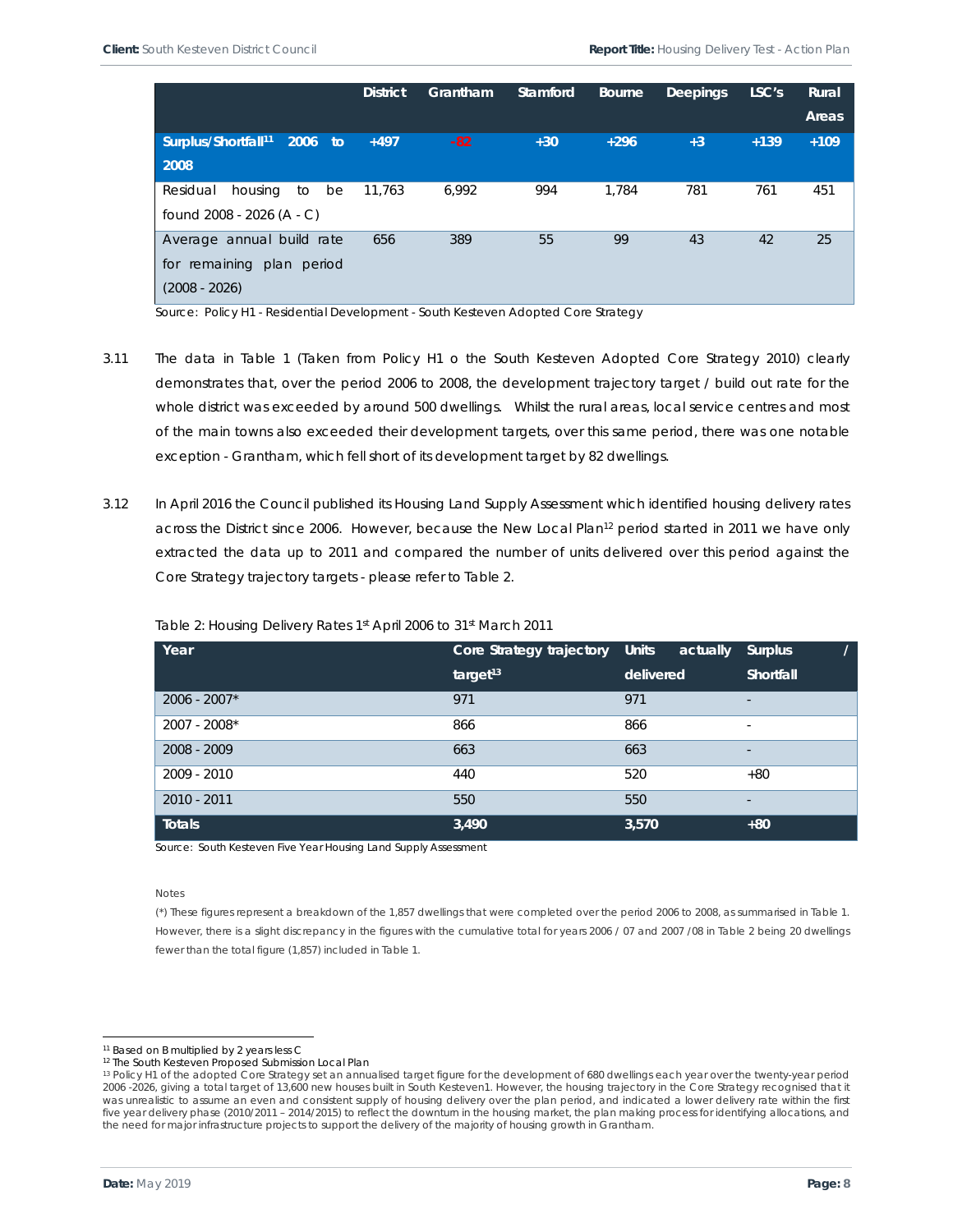- 3.13 Over the period 2006 to April 2011 the number of housing completions slightly exceeded the housing trajectory /targets for that five year period, with a total of 3,570 dwellings completed compared with a target of 3,490 dwellings.
- 3.14 The Councils Five Year Housing Land Supply Assessment (2018 2023) and their Local Plan Examination Topic Paper 2 - Housing land Supply both set out the housing delivery rates from 1st April 2011 to 1st April 2018. - See Table 3.

| Year                  | <b>Annual Target<sup>14</sup></b> | <b>Units Delivered</b> | Surplus / Shortfall |
|-----------------------|-----------------------------------|------------------------|---------------------|
| 2011 - 2012           | 625                               | 494                    | $-131$              |
| 2012 - 2013           | 625                               | 497                    | $-128$              |
| 2013 - 2014           | 625                               | 541                    | -84                 |
| 2014 - 2015           | 625                               | 652                    | $+27$               |
| 2015 - 2016           | 625                               | 495                    | $-130$              |
| 2016 - 2017           | 625                               | 454                    | $-171$              |
| 2017 - 2018           | 625                               | 428                    | $-197$              |
| Survey Year           | $\overline{\phantom{a}}$          | 26915                  | $+269$              |
| <b>District Total</b> | 4,375                             | 3,830                  | $-545$              |

Table 3 - Housing Delivery Rates from 1st April 2011 to 31st March 2018.

Source: South Kesteven Five Year Housing Land Supply Assessment (2018 - 2023)

- 3.15 As demonstrated above, the total housing requirement since 1st April 2011 totals 4,375. However, only 3,830 dwellings were delivered meaning there was an overall shortfall of 545 dwellings over the period 1st April 2011 to 1st April 2018.
- 3.16 The results from the Governments Housing Delivery Test state that over the past three years (i.e. 2015/16 to 2017/18) a total of 1,421 dwellings were completed against a target of 1,746. See Table 4 below. These figures differ to those in Table 3 but nevertheless, both sets of data confirm an under delivery in housing completions over the past 3 years. In fact, the Councils figures show that a total of 1,377 dwellings were completed<sup>16</sup> against a target of 1,875 dwellings resulting in a shortfall of 498 dwellings. This would mean the Housing Test Measurement is 73.5% rather than the current 81%. Where delivery has been less than 75% of the housing requirement, the HDT requires that the NPPF's presumption in favour of sustainable development will apply.

<sup>&</sup>lt;sup>14</sup> As outlined previously the period from 1<sup>st</sup> April 2011 is covered by the New Local Plan (South Kesteven Proposed Submission Local Plan) which requires the provision of 15,625 homes to be built over the plan period 2011 - 2036, equating to an average of 625 homes per year

<sup>&</sup>lt;sup>15</sup> A physical survey was undertaken in 2015 / 2016 of all outstanding commitments. This was considered necessary as a number of sites (particularly small sites) were known to have been completed but still featured on the commitment list as sites under construction but not completed. The survey identified that 269 additional homes had been completed. As a result of this survey, the sites were counted as completions rather than commitments. However, the actual year of completion couldn't be confirmed so they were added as a separate delivery figure rather than apportioning it to a specific year(s)

<sup>&</sup>lt;sup>16</sup> Ignoring the dwellings from the survey as it is not possible to allocate these to a specific year.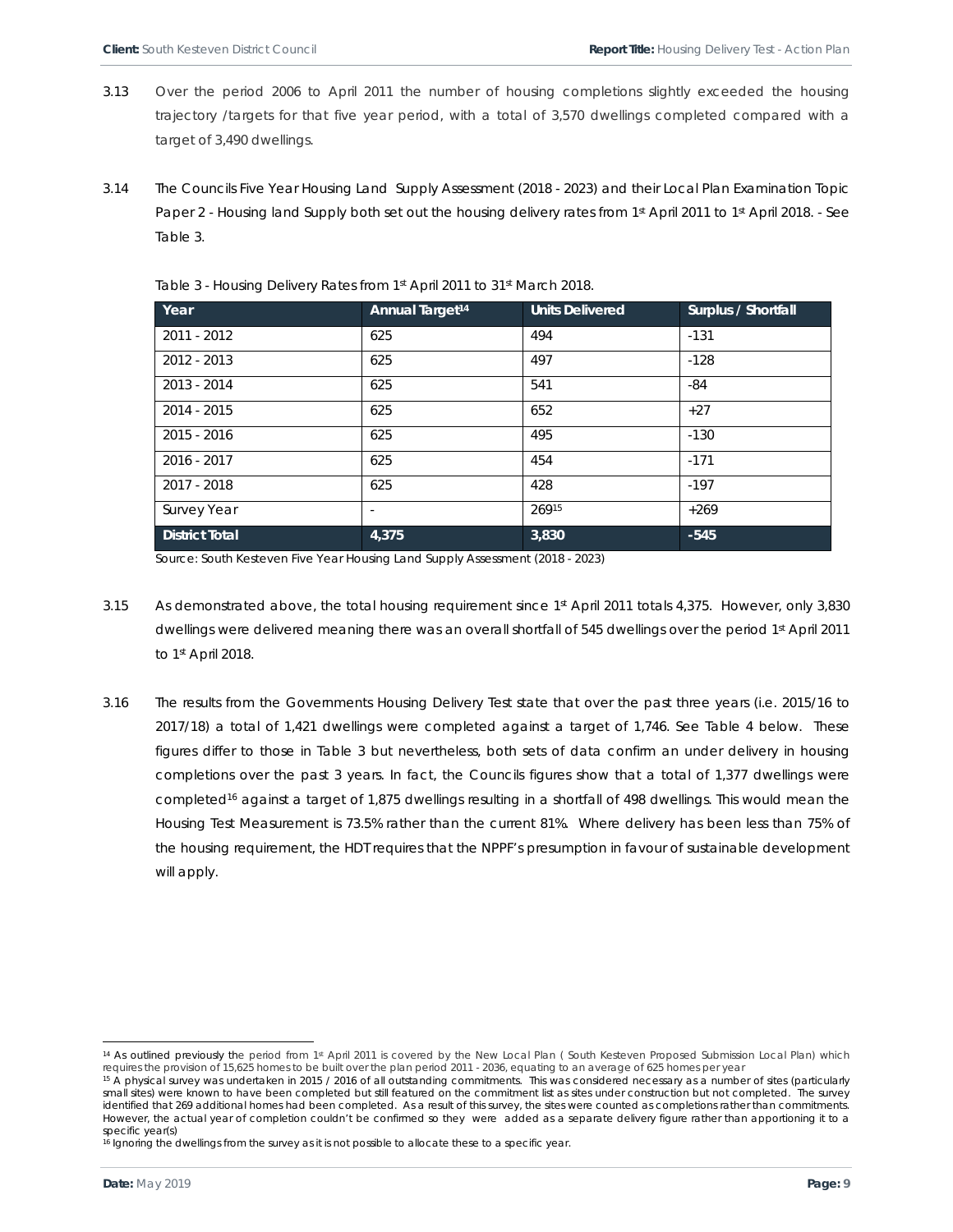Table 4: Housing Delivery Test Results

| Year          | target | Units actually delivered | Surplus / Shortfall |
|---------------|--------|--------------------------|---------------------|
| $2015 - 2016$ | 574    | 495                      | $-79$               |
| 2016 - 2017   | 565    | 478                      | -87                 |
| 2017 - 2018   | 607    | 448                      | $-159$              |
| Total         | 1,746  | 1,421                    | $-325$              |

Source: HDT 2018 Measurement

3.17 The Councils Local Plan Examination Topic Paper 2 - Housing Land Supply provides a breakdown, by year and settlement, of the housing completions between 1st April 2011 and 31st March 2018. This is replicated below for ease of reference.

| Table 5 - Completions by Year and Settlement |  |
|----------------------------------------------|--|
|----------------------------------------------|--|

| Year                | <b>District</b> | Grantham | Stamford | <b>Bourne</b> | <b>Market</b> | Larger          | <b>Smaller</b> |
|---------------------|-----------------|----------|----------|---------------|---------------|-----------------|----------------|
|                     |                 |          |          |               | Deeping       | <b>Villages</b> | Village        |
|                     |                 |          |          |               |               | /LSC's          | /Rural         |
|                     |                 |          |          |               |               |                 | Areas          |
| 2011 - 2012         | 494             | 145      | 78       | 129           | 60            | 56              | 26             |
| 2012 - 2013         | 497             | 107      | 82       | 154           | 82            | 55              | 17             |
| 2013 - 2014         | 541             | 221      | 41       | 149           | 42            | 58              | 30             |
| 2014 - 2015         | 652             | 224      | 38       | 216           | 131           | 32              | 11             |
| $2015 - 2016$       | 495             | 185      | 32       | 149           | 68            | 55              | 6              |
| 2016 - 2017         | 454             | 72       | 14       | 136           | 40            | 44              | 21             |
| 2017 - 2018         | 428             | 150      | 71       | 121           | 14            | 41              | 31             |
| <b>Survey Years</b> | 269             | 58       | 27       | 45            | 29            | 68              | 42             |
| <b>Totals</b>       | 3,830           | 1,691    | 510      | 1,099         | 466           | 409             | 184            |

- 3.18 In order to understand whether this under delivery is spread across the District or related to specific towns / settlements it is necessary to understand the development trajectories for each of the settlements listed in Table 5 (see above).
- 3.19 Whilst the emerging Local Plan<sup>17</sup> provides a percentage breakdown of new development (based on consents, commitments and allocations) this is forward looking for the period 2018 - 2036. Is this respect it does not provide a useful guide as to what the previous delivery trajectories were, for each settlement, over the period 2011 to 2018.
- 3.20 In this regard we have referred back to the South Kesteven adopted Core Strategy and in particular Policy H1 - Residential Development, which set out the annual build rate for the plan period 2008 to 2026. These trajectories are shown in Table 1. However, it should be noted that the trajectories for each settlement in the Core Strategy were based on an annual average build out rate of 656 dwellings. The emerging local plan is based on an average annualised requirement of 625 dwellings. On this basis, we have based the development trajectories for each settlement over the emerging plan period (i.e from 2011) on the same

<sup>17</sup> The South Kesteven Proposed Submission Local Plan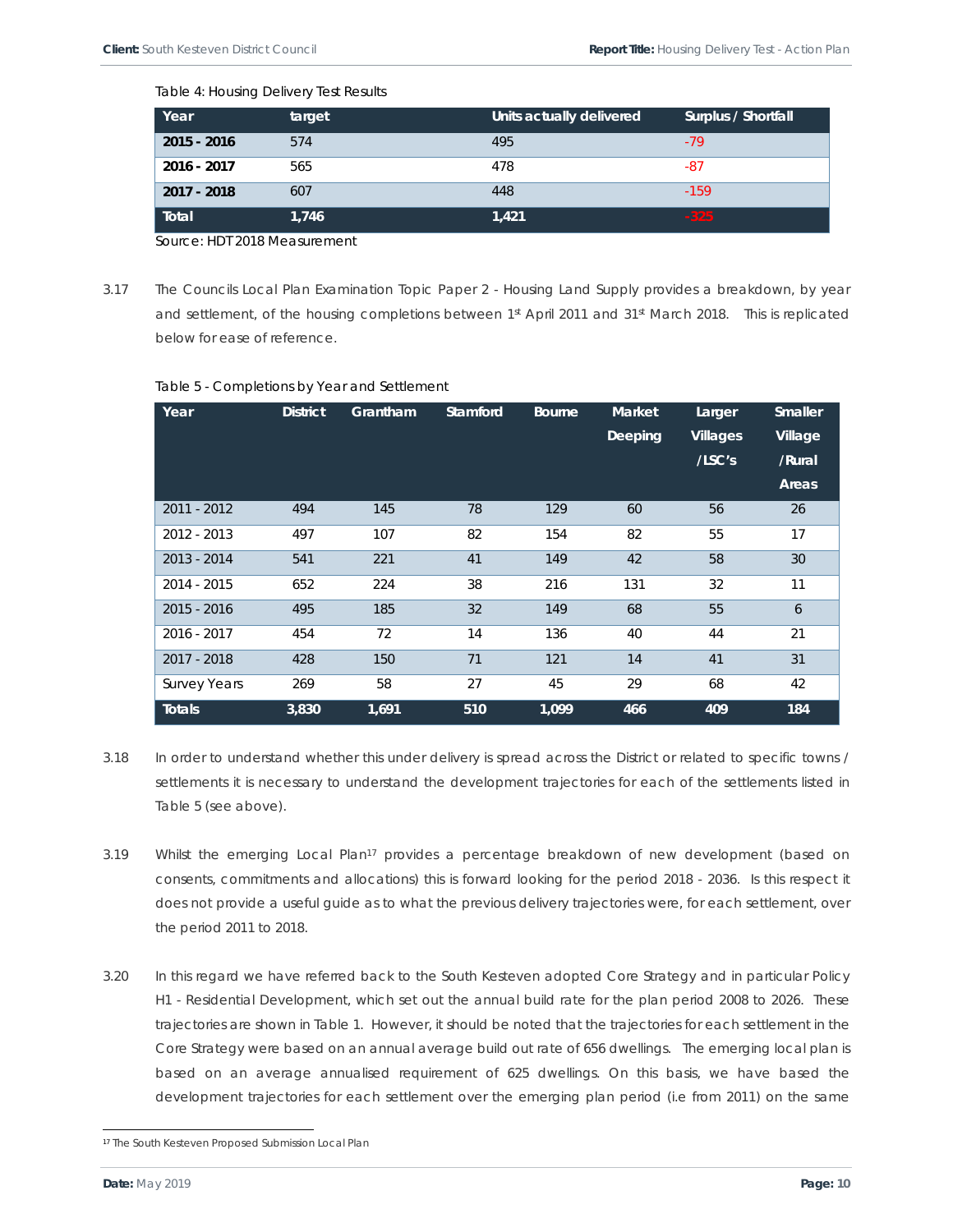proportional split from the Core Strategy but applied this to the average annual housing requirement set out in the emerging plan (i.e. 625 dwellings per annum). This approach is summarised in Table 6.

|                                  | <b>District</b> | Grantham | Stamford | <b>Bourne</b> | <b>Market</b><br><b>Deeping</b> | Larger<br><b>Villages</b><br>/LSC's | <b>Smaller</b><br>Village<br>/Rural<br>Areas |
|----------------------------------|-----------------|----------|----------|---------------|---------------------------------|-------------------------------------|----------------------------------------------|
| Core Strategy Annual             | 656             | 389      | 55       | 99            | 43                              | 42                                  | 25                                           |
| Rate for plan<br><b>Build</b>    |                 |          |          |               |                                 |                                     |                                              |
| period 2008 - 2016 <sup>18</sup> |                 |          |          |               |                                 |                                     |                                              |
| Proportionate split              | 100%            | 59%      | 8%       | 15%           | 7%                              | 7%                                  | 4%                                           |
|                                  |                 |          |          |               |                                 |                                     |                                              |
| Proportionate<br>Same            | 100%            | 59%      | 8%       | 15%           | 7%                              | 7%                                  | 4%                                           |
| Split<br>applied<br>to           |                 |          |          |               |                                 |                                     |                                              |
| emerging Local Plan              |                 |          |          |               |                                 |                                     |                                              |
| for period 2011 to 2018          |                 |          |          |               |                                 |                                     |                                              |
| Emerging local plan              | 625             | 369      | 50       | 94            | 44                              | 44                                  | 24                                           |
| Development                      |                 |          |          |               |                                 |                                     |                                              |
| Trajectories for period          |                 |          |          |               |                                 |                                     |                                              |
| 2011 to 2018                     |                 |          |          |               |                                 |                                     |                                              |

| Table 6 - Estimated Development Trajectories for Emerging Plan Period (2011 - 2018) |
|-------------------------------------------------------------------------------------|
|                                                                                     |

3.21 Based on the estimated development trajectories in Table 6 we have the assessed the shortfall / surplus in completions for each settlement over the emerging plan period (i.e from 1st April 2011 to 31st March 2018). The results of this exercise are summarised in Table 7.

<sup>18</sup> Set out in Policy H1 of the South Kesteven Core Strategy.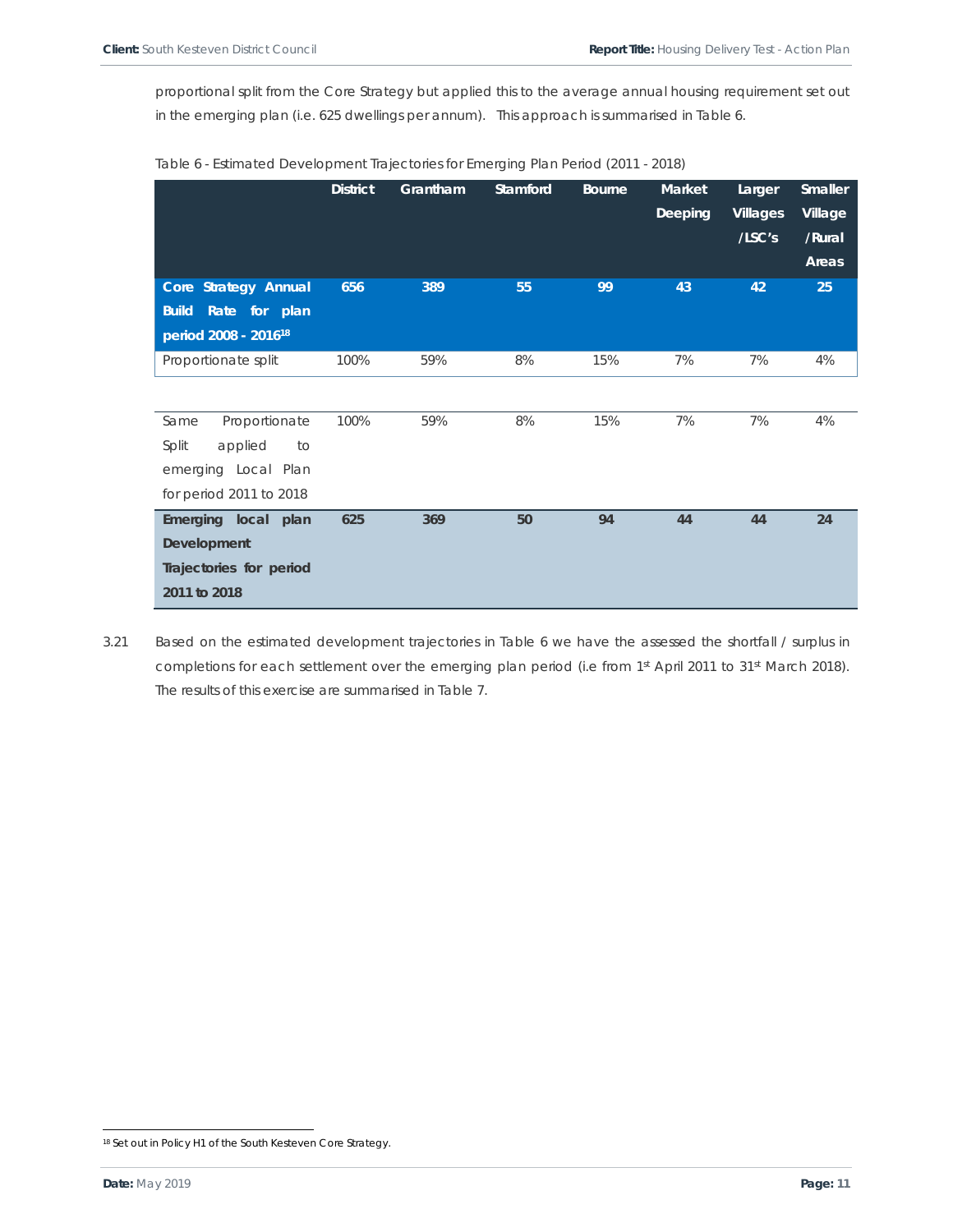|  | Table 7 - Delivery Surplus / Shortfall - Annual Basis <sup>19</sup> |
|--|---------------------------------------------------------------------|
|--|---------------------------------------------------------------------|

| Year                                      | <b>District</b> | Grantham | Stamford | <b>Bourne</b> | Market  | Larger          | <b>Smaller</b> |
|-------------------------------------------|-----------------|----------|----------|---------------|---------|-----------------|----------------|
|                                           |                 |          |          |               | Deeping | <b>Villages</b> | Village        |
|                                           |                 |          |          |               |         | /LSC's          | /Rural         |
|                                           |                 |          |          |               |         |                 | Areas          |
| Plan<br>Annual<br>Local                   | 625             | 369      | 50       | 94            | 44      | 44              | 24             |
| <b>Build Rate</b>                         |                 |          |          |               |         |                 |                |
| 2011 - 2012                               | $-131$          | $-224$   | $+28$    | $+35$         | $+16$   | $+12$           | $+2$           |
| 2012 - 201320                             | $-128$          | $-262$   | $+32$    | $+60$         | $+38$   | $+11$           | $-7$           |
| 2013 - 2014                               | $-84$           | $-148$   | $-9$     | $+55$         | $-2$    | $+14$           | $+6$           |
| 2014 - 2015                               | $+27$           | $-145$   | $-12$    | $+122$        | $+87$   | $-12$           | $-13$          |
| 2015 - 2016                               | $-130$          | $-184$   | $-18$    | $+55$         | $+24$   | $+11$           | $-18$          |
| 2016 - 2017                               | $-171$          | $-297$   | $-36$    | $+42$         | $-4$    | $\overline{O}$  | $-3$           |
| 2017 - 2018                               | $-197$          | $-219$   | $+21$    | $+27$         | $-30$   | $-3$            | $+7$           |
|                                           |                 |          |          |               |         |                 |                |
| Total<br>Requirement                      | 4,375           | 2,583    | 350      | 658           | 308     | 308             | 168            |
| (based on 7 years)                        |                 |          |          |               |         |                 |                |
| Total Delivered <sup>21</sup>             | 3,830           | 1,691    | 510      | 1,099         | 466     | 409             | 184            |
| Surplus / Shortfall                       | $-545$          | $-892$   | $+160$   | $+441$        | $+158$  | $+101$          | $+16$          |
|                                           |                 |          |          |               |         |                 |                |
| $\overline{3}$<br>Year<br>Housing         | 1,875           | 1,107    | 150      | 282           | 132     | 132             | 72             |
| Trajectory (A)                            |                 |          |          |               |         |                 |                |
| Units Delivered (B)                       | 1,377           | 407      | 117      | 406           | 122     | 140             | 58             |
| <b>Survey Years</b>                       | 269             | 58       | 27       | 45            | 29      | 68              | 42             |
| <b>Units</b><br><b>Delivered</b><br>Total | 1,646           | 465      | 144      | 451           | 151     | 208             | 100            |
| (C)                                       |                 |          |          |               |         |                 |                |
| Housing Delivery Test                     | 87.78%          | 42%      | 96%      | 159.92%       | 114.39% | 157.58%         | 138.89%        |
| Measurement<br>(C/A)                      |                 |          |          |               |         |                 |                |
| with Survey Year                          |                 |          |          |               |         |                 |                |
| Housing Delivery Test                     | 73.44%          | 36.77%   | 78%      | 143.97%       | 92.42%  | 106.06%         | 80.55%         |
| Measurement<br>(B/A)                      |                 |          |          |               |         |                 |                |
| without Survey Year                       |                 |          |          |               |         |                 |                |

3.22 The results within Table 7 clearly demonstrates that over the emerging plan period to date (i.e. 2011 to 2018) all of the settlements except Grantham have exceeded their cumulative delivery trajectories for this period. In stark contrast Grantham under delivered by 892 dwellings. If we run the Housing Delivery Test measurement at a settlement level you will see from Table 7 that Grantham would score 42% including the survey completions or 36.77% when they are excluded. Stamford would score 96% including the survey completions and 78% without. Bourne and the larger villages/LSC score more than 100% with and without the survey completions. Market Deeping scores more than 100% with the survey completions and just over

<sup>&</sup>lt;sup>19</sup> By reference to number of dwellings completed - See Table 5.

<sup>20</sup> Refer to Table 6

<sup>21</sup> Including Survey Year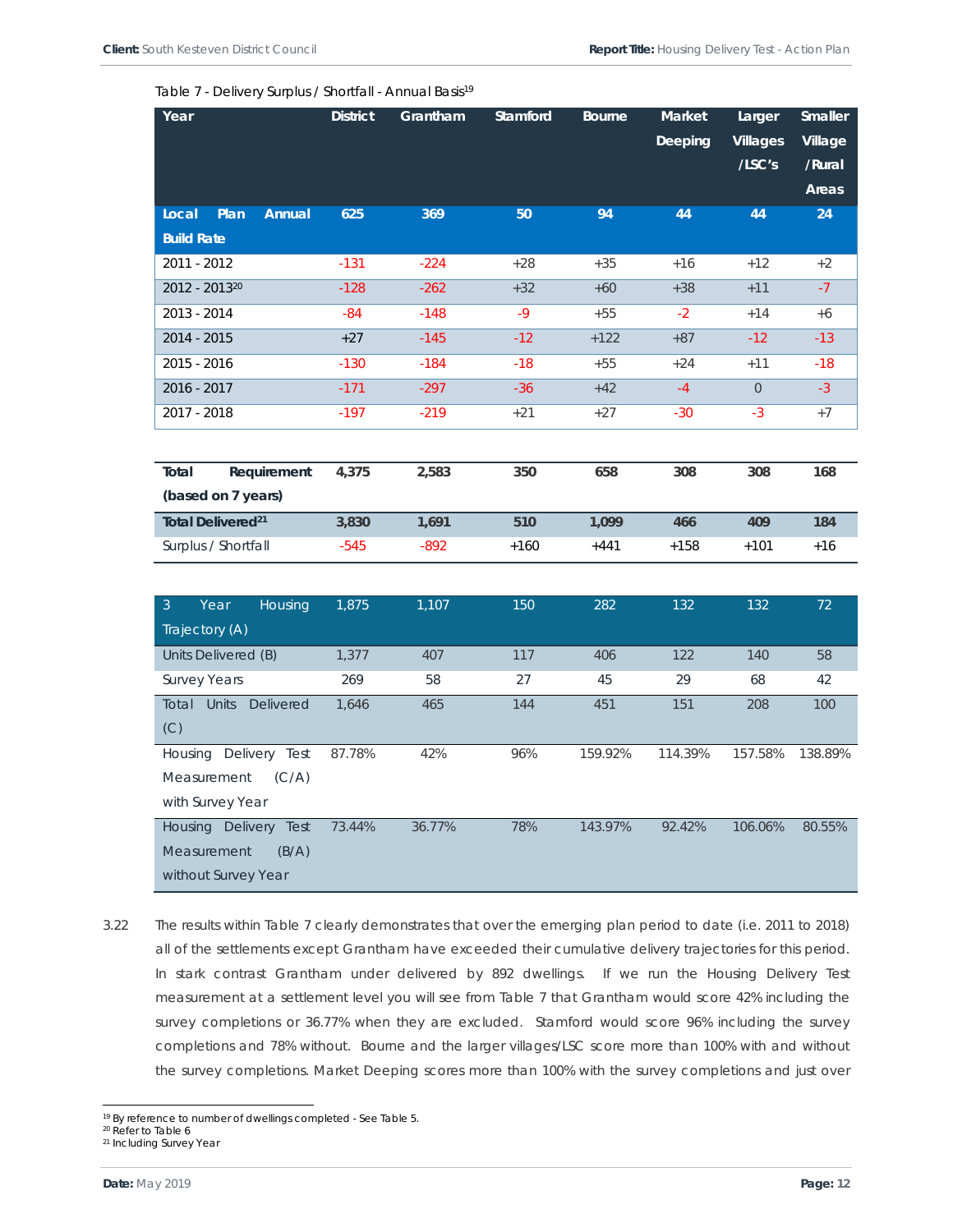92% without. The smaller villages / rural area also score more than 100% with the survey year completions but only scores 80% without the survey year completions.

- 3.23 Whilst the delivery rates have dropped off in Stamford, Market Deeping, the large villages /local service centres and the rural area (including larger villages) over the past three years (which is something that needs to be monitored) it is abundantly clear that if Grantham achieved its development trajectories the impact on the Housing Delivery Test result would have been profound, especially given the over delivery in other areas of the District. If Grantham had achieved its trajectories the Housing Delivery Test measurement for the District would have been 115% (including the survey year completions). Even if Grantham had achieved three quarters of its trajectories over the past three years the measurement for the District would have been 100%. A measurement of 85% would have been recorded for the District if Grantham had simply delivered half of its three year trajectories.
- 3.24 In view of Grantham's significant under delivery (not only over the past three years but also the period of the emerging local plan to date) we have sought to understand what may be causing this under delivery within the town.
- 3.25 To understand why Grantham has failed to achieve its development trajectories we must pause for a moment and remind ourselves that Grantham was awarded Growth Point Status in 2006. One of the objectives<sup>22</sup> of the Grantham Growth Point Programme was to achieve sustainable population growth by delivering a step change in the level of new housing development in the town, primarily through the development of four key sites - the town centre, the Canal Quarter, the North West Quadrant and the Southern Quadrant. This objective was reflected in the Core Strategy, which focused more than half of the annual District Housing requirement in the town.
- 3.26 The Core Strategy set out that more than 7,600 new homes would be built in the town. Taking into account dwellings completed between 2006 and 2008 the Core Strategy identified a development target for Grantham of 6,992 dwellings. Then having taken into account extant planning permissions, at the time, which provided a further 1,143 homes, the Core Strategy identified a shortfall of about 5,850 homes that needed to be accommodated within the town. The Core Strategy expected that around 430 new homes could be accommodated within the built up part of the town but in order to achieve the net growth objectives (i.e. 5,420 dwellings) the Core Strategy identified and allocated two of the key sites from the Grantham Growth Point Programme as new urban extensions to ensure that sufficient new homes could be provided up to 2026 and beyond. The sites identified from the Growth Point Programme, as the urban extensions, were the North West Quadrant and the Southern Quadrant.
	- **The North West Quadrant** comprises a site to the north of the A52 Barrowby Road and the south of the Nottingham rail line. The Core Strategy assumed this site could deliver 3,500 new dwellings. A large part of the site, known locally as Poplar Farm, has been allocated for housing through the local plan since 1995.
	- **The Southern Quadrant** is located to the south of Grantham, and spans the East Coast Main Line. The whole expansion area includes land between the A1 in the west and the A52 in the east. The site is now known as Spitalgate Garden Village and the Core Strategy envisaged that the site could yield up to

22 Objective 2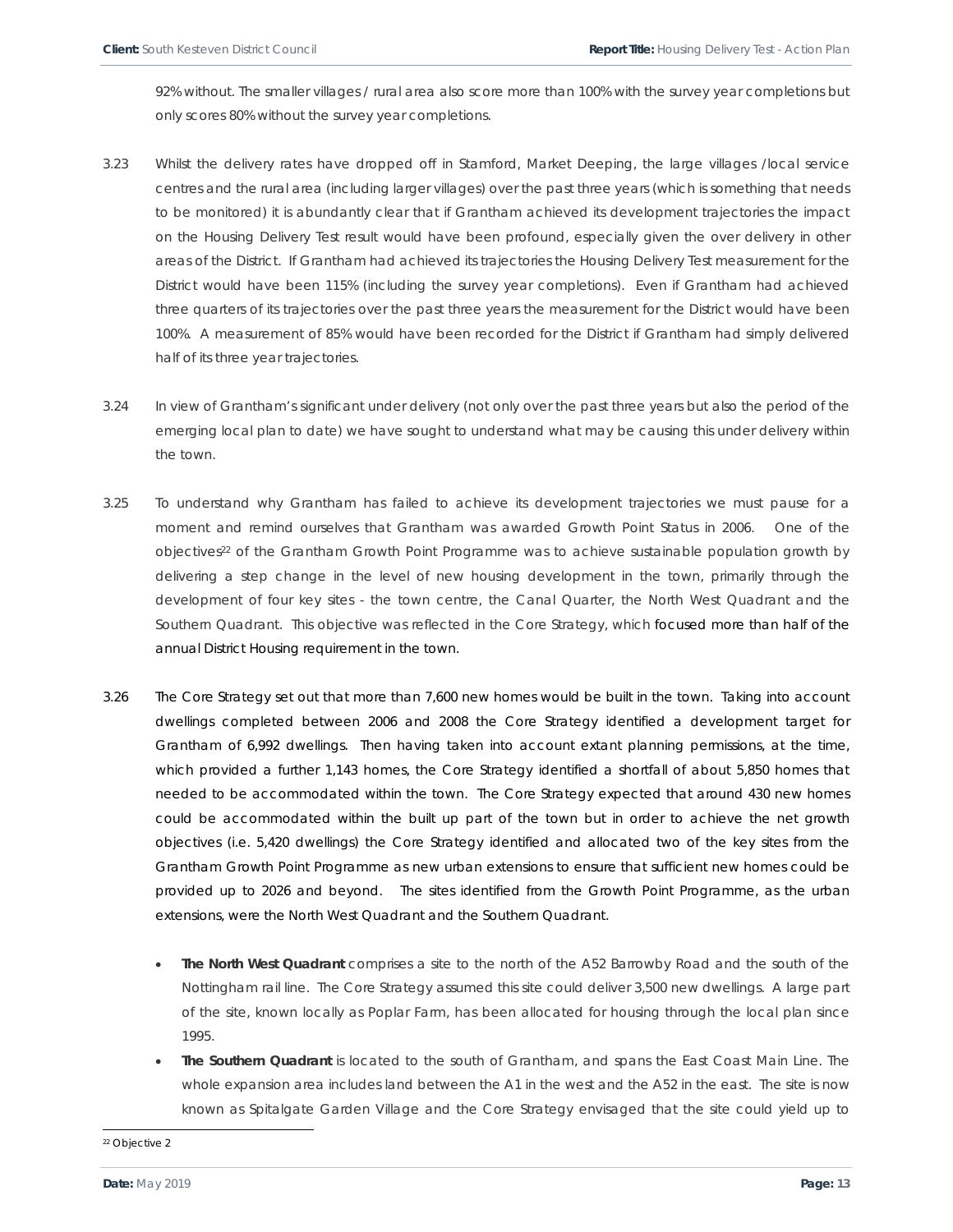4,000 new homes. However, the Core Strategy did not expect this site to start yielding dwellings until 2011/2012.

- 3.27 These urban extensions were then taken forward into the emerging Local Plan. In summary, the emerging Local Plan proposes that 7,102 new dwellings<sup>23</sup> be provided in Grantham over the plan period (i.e 2011 to 2036). From the total number of homes, the Local Plan expects that the majority (5,505 dwellings<sup>24</sup>) would be provided within the two urban extensions meaning that the extensions account for 77.5% of the housing requirement identified for Grantham over the emerging plan period.
- 3.28 As outlined in Table 7, a total of 1,691 dwellings were completed in Grantham over the period 2011 to 2018. Based on the average annualised delivery trajectory of 369 dwellings for Grantham, the cumulative development targets for Grantham over this period were 2,583 dwellings. At a fairly arbitrary level, 77.5% of this target should have been accommodated within the urban extensions equating to circa 2,000 dwellings. However as at 31st March 2018, a total of 321 dwellings had been built, across both of the urban extensions, resulting in a shortfall of 1,679dwellings across both of these urban extensions.
- 3.29 Within this context it is logical to conclude that the majority of completions (1,370 dwellings  $25$ ) in Grantham, over the emerging plan period, where in the main built up area of the town (i.e. outside of the urban extensions). On the basis that 2,000 dwellings should have been delivered within the urban expansions by 2018 the balance (583 dwellings<sup>26</sup>) should have been delivered within the main urban area. This would equate to an average annualised delivery rate of circa 83 dwellings over the period 2011 to 2018. On this basis, the main urban area of Grantham has over delivered throughout this period and cumulatively has provided 787 dwellings more than its development trajectories for the emerging local plan period to date.
- 3.30 This is an important point as it demonstrates that the housing market in Grantham, outside of the urban extensions, is operating effectively and contributing significantly more than expected to the development trajectories for the town. This simply reinforces the point that the under delivery in Grantham is solely attributable to the slow pace of delivery within the two urban extensions.
- 3.31 We explore some of the reasons why these urban extensions have been slow to deliver and how they may impact on the future housing trajectories of the emerging Local Plan within the next section of this report.

l

<sup>&</sup>lt;sup>23</sup> Net of the 13% over provision across the plan period.<br><sup>24</sup> Housing Allocations GR3: H1 (2,150 dwellings); GR3:H2 (1,150 dwellings) GR3: H3 (404 dwellings) and Poplar Farm (1,800 dwellings)

<sup>&</sup>lt;sup>25</sup> Total of 1,691 completions (as per Table 4) less the 321 dwellings completed in the North West Quadrant as at March 2018.

<sup>26</sup> Based on the average annualised delivery trajectory of 369 dwellings for Grantham, the cumulative development targets for Grantham over this period were 2,583 dwellings. Less 2000 dwellings in the urban expansions leaves 583 dwellings for the main urban area of Grantham.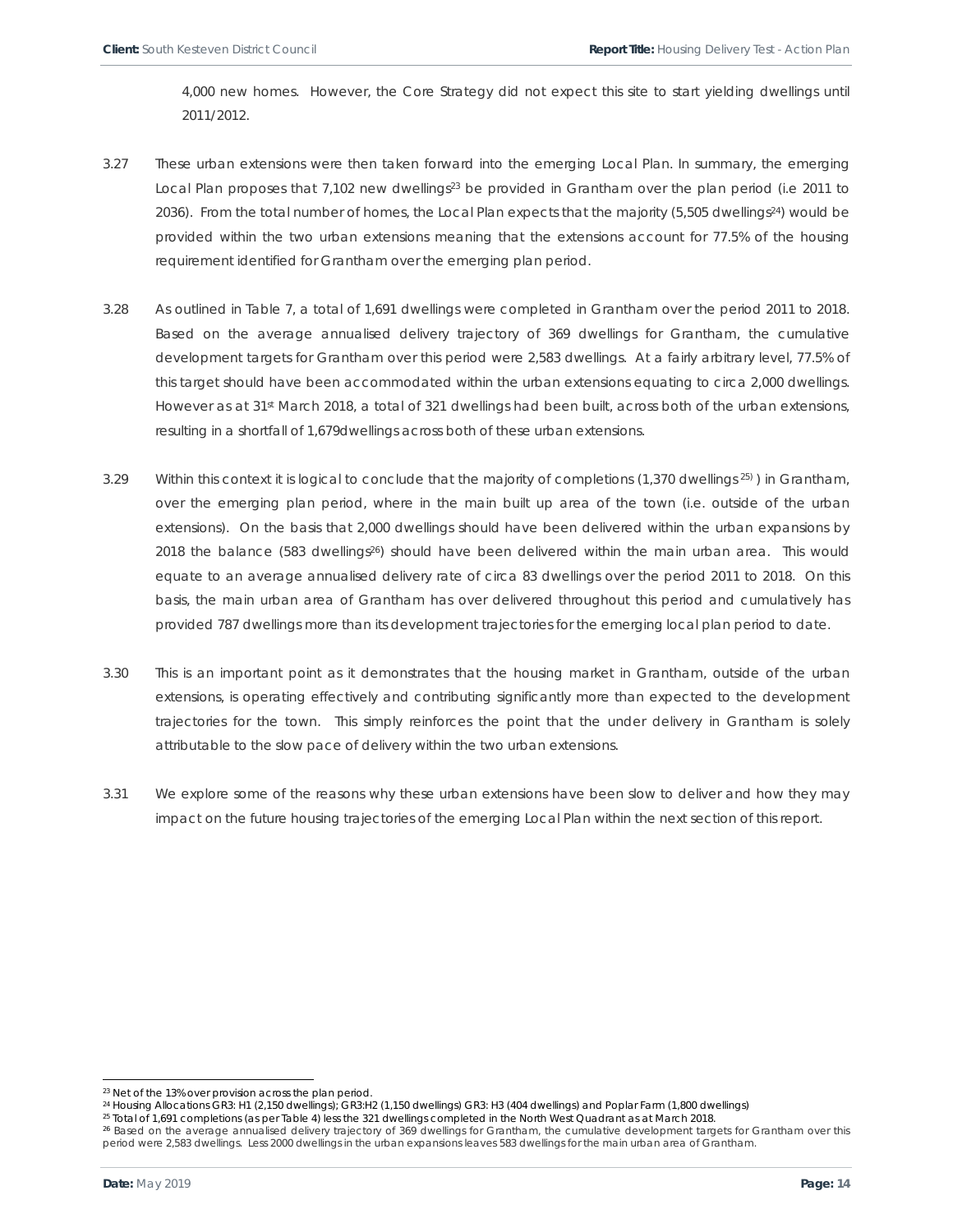# **4. Grantham urban extensions and barriers to delivery**

- 4.1 Developing houses is often a complex process. There are a number of challenges and barriers to overcome before a buyer can take ownership of a property. Many of these barriers are macro-economic in nature, for example, access to finance for both developers and potential house buyers, whilst others may be more site specific such as land contamination. These barriers can affect both the supply and demand side of housing delivery.
- 4.2 However, it should be recognised, as outlined in the previous section that the main reason for under delivery across the District is the lack of development which has occurred within the two urban expansions at Grantham. Settlements elsewhere in the District, including the main urban area of Grantham, have generally exceeded their development targets / trajectories over the emerging local plan period to date.
- 4.3 In this respect this section of the report considers whether there has been any specific barriers that have prevented delivery with urban expansion sites. In particular, we explore whether the following issues have had an impact on the delivery of the urban extensions in Grantham.
	- Complexity of land ownerships and 'ransom' situations;
	- Planning and S106 obligations (linked to viability);
	- Viability
	- Site specific constraints and infrastructure requirements;
	- Market sentiment; and
	- Pace of delivery

## **Complexity of land ownerships and 'ransom' situations**

- 4.4 It is common for there to be multiple land ownerships/interests across large urban expansions. Invariably in situations where there are multiple land interests this will give rise to possible ransom situations and the need for land equalisation agreements. Dealing with such issues are more often than not complex and can take years to resolve.
- 4.5 The Northwest Quadrant urban extension is controlled by four landowners. The eastern half of the site (known as Poplar Farm), is controlled by a single landowner, the Buckminster Estate Trust. The western half of the site (known as Rectory Farm) extends to a total area of circa 60ha (148 acres) and is controlled by three different landowners - Linden Homes, Jelson Homes and Jenkinson. Jelson and Linden Homes (who between them control the majority of the site - circa 48 ha/119 acres), have been working together to develop proposals for 1,350 new homes across their combined land interests.
- 4.6 The South Quadrant urban Extension is held within one ownership the Buckminster Estate Trust.
- 4.7 It is clear that the landownership position across the urban extensions is relatively straight forward / simple with little in the way of complex and multiple ownerships that may give rise to possible ransom situations and complex land equalisation arrangements. However, of concern is that one land owner (the Buckminster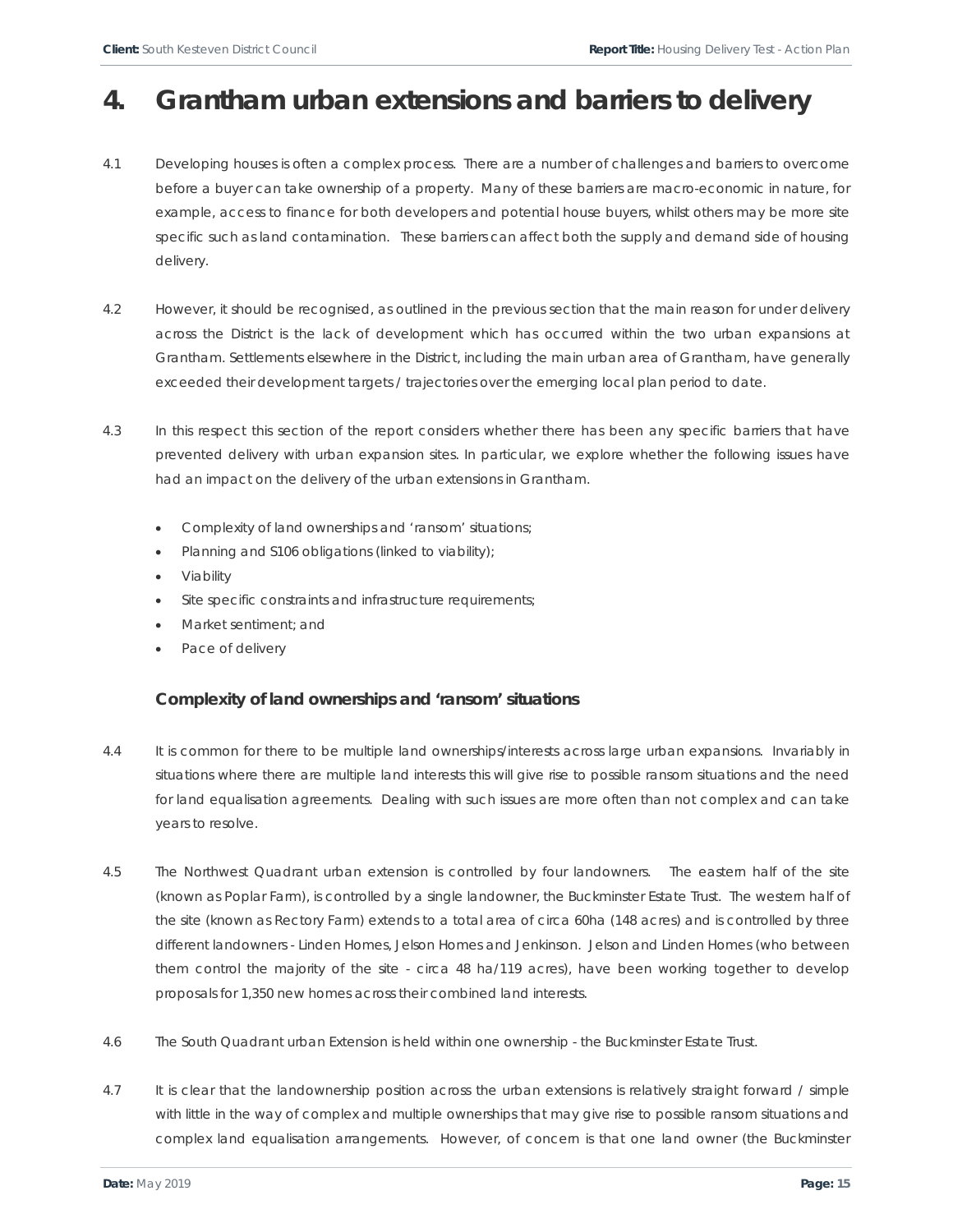Estate) has been and will continue to be the 'key enabler' for half of the North West quadrant urban extension as well as all of the southern quadrant urban extension meaning they have ultimate control over the delivery of up to 3,950<sup>27</sup> new dwellings over the emerging Local Plan period. Past evidence tells us that the Estate takes a rather unhurried approach in releasing its land for development. We know that Poplar Farm<sup>28</sup> was allocated for housing through the local plan since 1995 but as at 31<sup>st</sup> March 2018, only 321 dwellings had been completed with a further 176 dwellings under construction.

- 4.8 In a similar vein no development has yet come forward on the southern quadrant urban extension despite the site being allocated in the adopted South Kesteven Core Strategy (2010). Whilst an outline application was submitted in July 2014 for a scheme comprising 3,700 dwellings this remained underdetermined until February 2019. The main reason why the application was held in abeyance for so long was because of a perceived unacceptable level of affordable housing, with the Estate unwilling (until recently) to change their stance. We consider viability issues later.
- 4.9 The main risk for the Council is looking ahead and the influence that one landowner has on the ability of the Council to achieve is housing trajectories over the remainder of the emerging local plan period. For example, the Estate both at any point and for any reason could simply hold back land for development, which would then have a profound impact on the housing delivery rates across the District. This is a particular concern given that the Estate is not a developer meaning they are under no obligation to develop out the land. Delivery on the Estates land will be via third party developers but the Estate will only sell land to developers upon terms which are acceptable to them and a lot of this will ultimately come down to the price which the Estate can achieve for its land. The price of land will be subject to many variables (some of which we explore later), which if they impact on the land value too much will mean Buckminster won't sell/release land for development. In contrast when a developer owns a site they will seek to develop out the land as quickly as possible in order to recover their initial costs / capitol of acquiring the site as well as to mitigate any initial or ongoing holding costs<sup>29</sup>.
- 4.10 This is a risk for the forthcoming Examination of the Local Plan, as if the Inspector shares these concerns they may find the plan unsound.

## **Planning and S106 Obligations**

- 4.11 The planning position with respect to the North West Quadrant is summarised below.
- 4.12 Outline planning permission was granted for 1,800 dwellings within the eastern part of the north western quadrant (known as Polar Farm) on 23<sup>rd</sup> June 2011. The application was submitted 2 years prior to this and validated on 30<sup>th</sup> June 2009. This permission is subject to a S106 Agreement (dated 21st June 2011) which sets out the planning obligations for the whole development. A number of Reserved Matters applications have subsequently been brought forward by a number of developers and these have been approved.

<sup>&</sup>lt;sup>27</sup> 1,800 dwellings at Poplar Farm (the North West quadrant and 2,150 dwellings within the southern quadrant / Spitalgate Garden Village). <sup>28</sup> Half of the north-western quadrant (1,800 dwellings).

<sup>&</sup>lt;sup>29</sup> Note there is a difference between a developer actually owning a site and one which has an option to acquire. When a developer has an option to acquire they have not physically purchased the site. Instead, they will have paid the landowner a relatively modest sum for the option to acquire their land, at an agreed minimum price, subject to a number of conditions being achieved, the main one normally being the receipt of planning permission.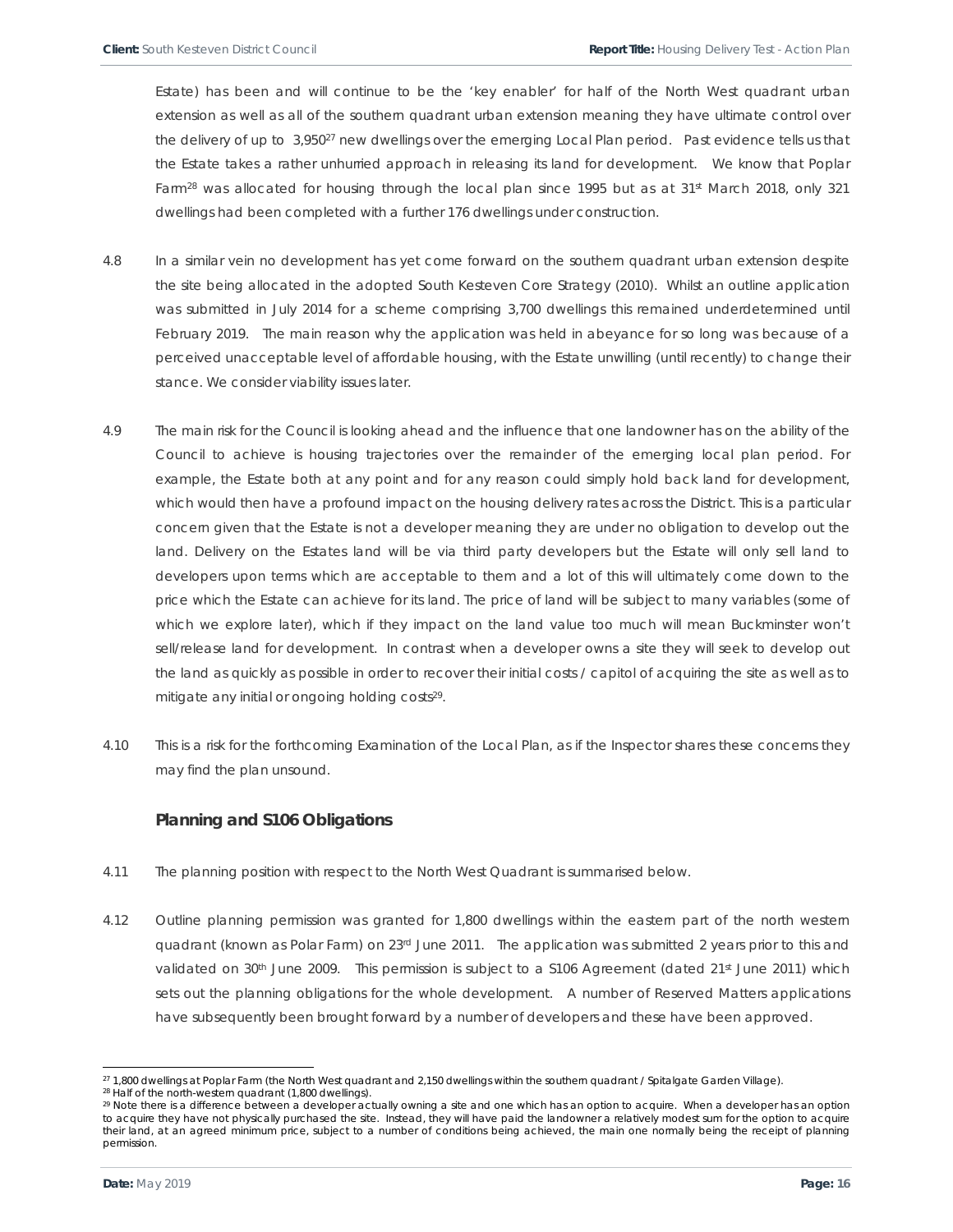- 4.13 In December 2016, three applications were submitted to the Council for the western half of the north west quarter urban extension (also known as Rectory Farm). Two detailed applications were submitted (one by Linden Homes and one by Jelson Homes), which together sought permission for up to 533 new dwellings, forming phase one of the development. A third application was submitted for outline consent for up to 817 dwellings on the remainder of the site (i.e. the land beyond phase 1). Details of the three applications are provided below;
	- An application by Linden Homes<sup>30</sup> for full planning permission with EIA for 332 residential dwellings (including 112 affordable dwellings);
	- An application by Jelson Homes<sup>31</sup> for full planning permission with EIA for 201 residential dwellings (including no affordable); and
	- A joint outline application for residential development by Linden and Jelson Homes for up to 817 dwellings (including no affordable) and associated infrastructure with all matters reserved $32$  on the remainder of the site;
- 4.14 However, it is believed that the applications have been held in abeyance subject to the successful resolution of a number of technical issues in relation to highways.
- 4.15 The Council has recently issued a draft SPD for Rectory Farm and the purpose of this document is to add detail to the policies of the emerging Local Plan, particularly Policy GR4 (Grantham Allocations). This will aid the delivery of high quality residential development in an important site on one of the main approaches to Grantham, by highlighting the key principles that the Council will apply when considering development proposals thereby helping applicants to make successful applications. The Council approved the draft SPD for the purposes of consultation in September2018. The Planning Brief will be formally adopted as an SPD once the emerging Local Plan itself is adopted; however, it cannot legally be formally adopted ahead of the Local Plan. In the period between the end of the formal consultation period and the adoption of the emerging Local Plan, the Planning Brief will nevertheless form a material consideration to be taken into account by the District Council when determining planning applications relating to the site. However, the Council does not consider the formal adoption of the SPD to be a necessary pre-condition for determining planning applications on the site. Indeed, in the context of meeting South Kesteven's evidenced housing need, the Council welcomes early proposals to develop the site that have appropriate regard to the Planning Brief based on its status at the time of application.
- 4.16 With the Councils recent approval of the SPD it is possible that the scheme could be determined in an expedient manner so long as the proposals are not in conflict with the SPD. However, we are aware that the applicants are challenging the level of affordable housing on viability grounds. As part of the 2 full applications which form phase 1 of the development, a viability assessment has been submitted claiming that the Council's policy requirement of 35% affordable housing would make the development unviable and that 5% is the maximum that can be afforded.

<sup>30</sup> Planning reference S16y/2816

<sup>31</sup> Planning reference S16/2819

<sup>32</sup> Planning reference S16/2818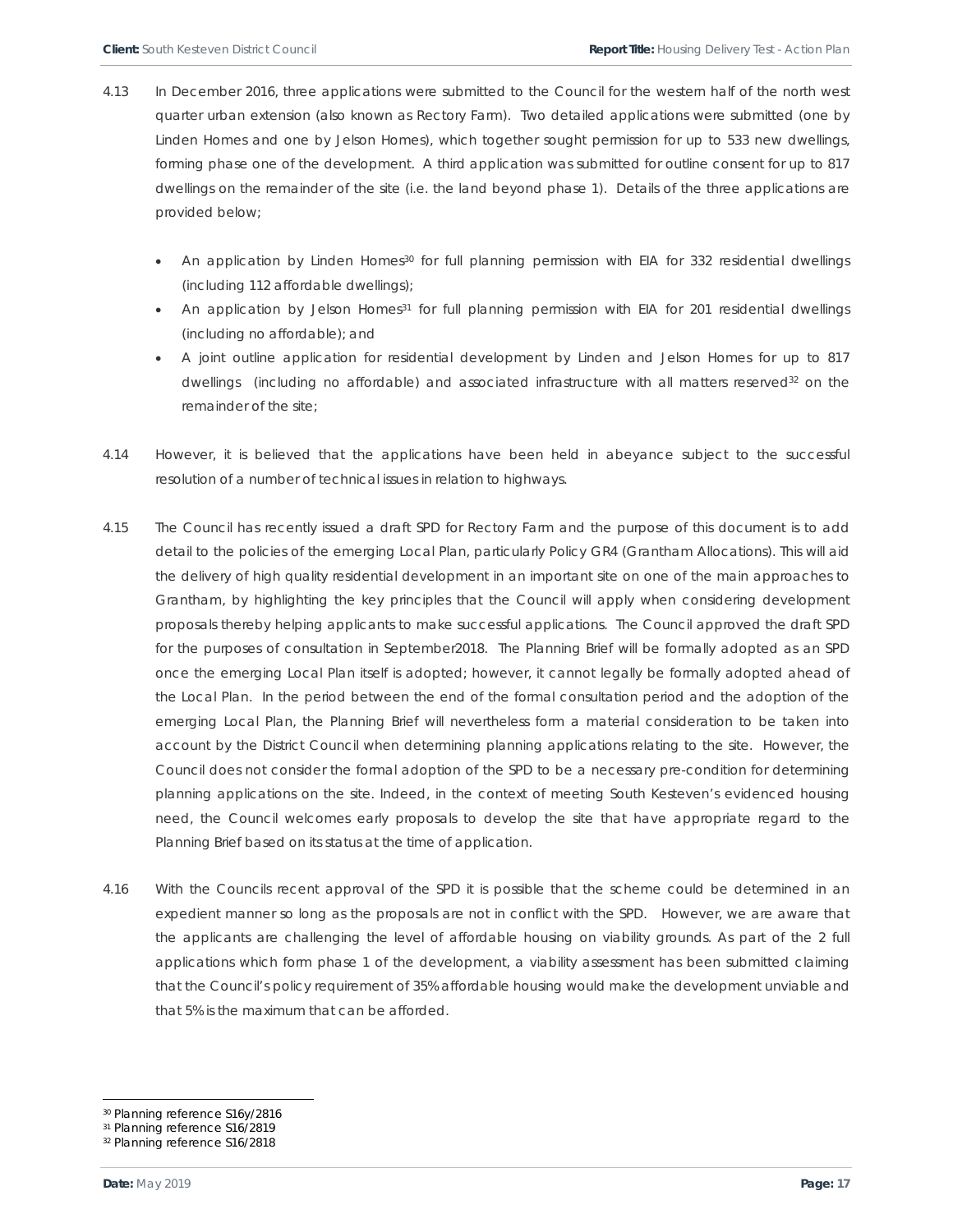- 4.17 Even if the current applications can be determined quickly it is unlikely, due to associated lead in times etc. (see later) that any dwellings will be completed on Rectory Farm until late 2020. In all probability, the first housing completions are unlikely to be achieved until 2021.
- 4.18 The planning position with respect to the Southern Quadrant (aka Spitalgate Garden Village) is summarised below.
- 4.19 An outline application for the southern quadrant (3,700 dwellings) was submitted to the Council in July 201433 but only approved in February 2019 following a projected period of negotiations regarding the viability and in particular relating to a perceived unacceptable level of affordable housing. Permission was granted subject to the provision of a S106 Agreement and final approval of the conditions. The application will be subsequently refused if the S106 Agreement has not been completed within six months, subject to their being no extenuating circumstances which would justify an extension of time.
- 4.20 It should also be noted that the application has been prepared as a Sustainable Urban Extension (SUE), in line with the established planning policy context set by the Core Strategy and the associated SPD. However, since the application was submitted, the site has been identified as one of 14 Garden Villages to be constructed in England. The Design and Access Statement (DAS) describes how the vision for the development embraces similar ideals to those of the Garden Cities and Garden Suburbs approach to delivering successful and sustainable places, including a strong 'green' character and a distinctive and accessible framework of woodland, trees, open spaces and landscape corridors. It contains a number of key design principles which will guide the production of site wide strategies and key phase design codes that will ensure the development is developed to a high design standard."
- 4.21 It is envisaged that there is now a need for a next layer of design work which would be at a more detailed scale to establish the overall 'vision' for the site. The applicant (The Buckminster Estate) has advised that they remain committed to working in partnership with the Council and other stakeholders to deliver the Garden Village for the benefit of Grantham and the District. However, they do not wish to see this result in further delays to this project.
- 4.22 Having undertaken analysis in relation to how the objectives of the application (as an SUE) and how the objectives of garden settlements inter-relate, the Council believe that it is readily possible through the conditions and S106 Agreement to achieve many of the garden settlement principles. These mechanisms would also allow sufficient flexibility to enable further detailed design work and review in order that the development would be of an exemplary design quality and would align more fully with the vision for the site as a garden village. The Council has drafted a series of conditions that have been developed to reflect adopted approaches and these would form a design-cascade based on a tiered approach, as summarised below.

<sup>33</sup> Planning reference S14 / 2619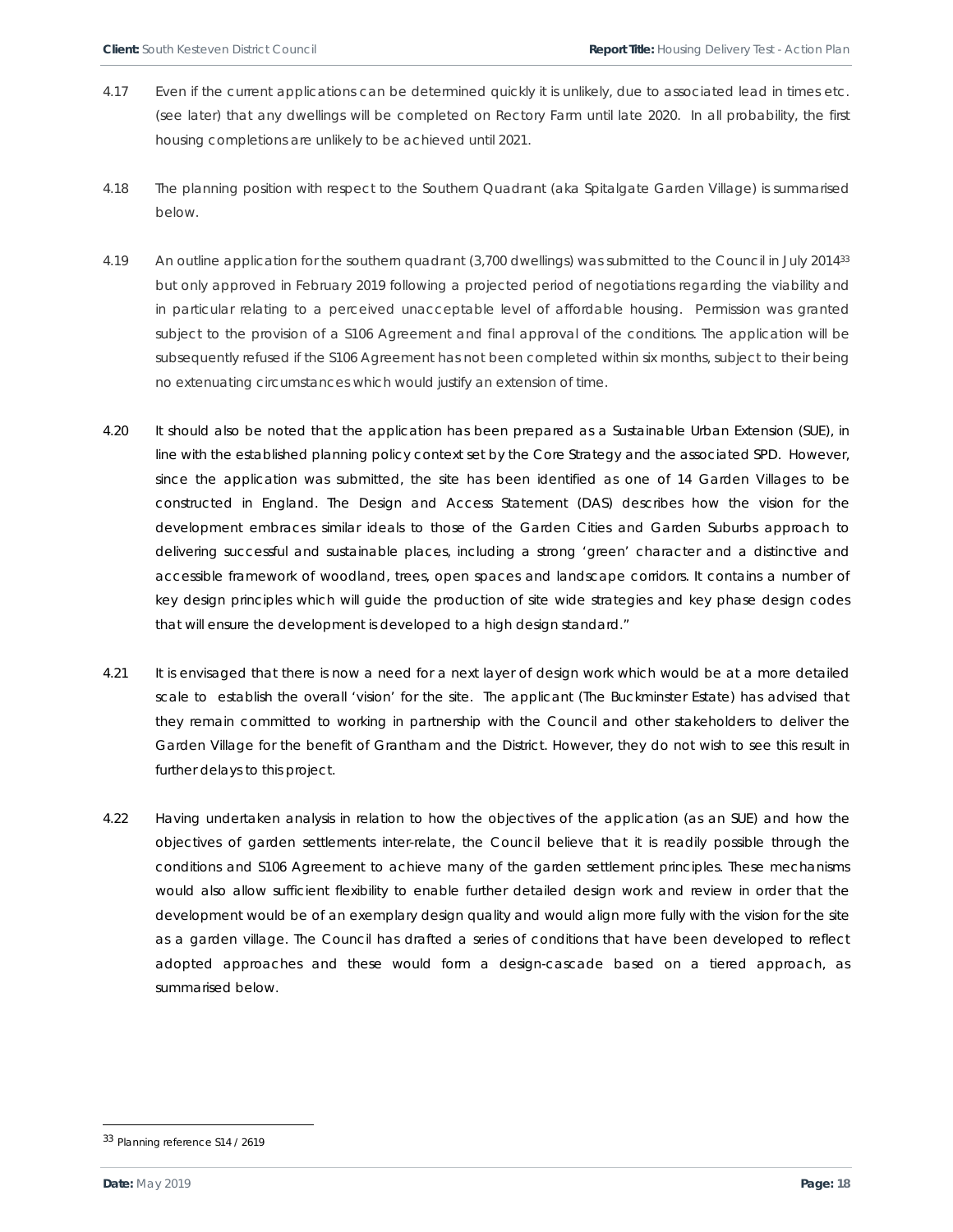| Tier 1            | These are mandatory elements which provide the overarching elements of the permission        |
|-------------------|----------------------------------------------------------------------------------------------|
|                   | such as the time limit and parameters                                                        |
| Tier 2            | These are the site - wide framework and delivery strategy which are based on the             |
|                   | development parameters but provide a more detailed vision for the site. Tier 2 must comply   |
|                   | with tier 1. These must also be agreed before detailed work can be undertaken to develop     |
|                   | proposals within any phase.                                                                  |
| Tier 3            | These are the phase wide or phase specific strategies, briefs and design codes - such as     |
|                   | residential design codes. These will quide Reserved Matters submissions within those phases  |
|                   | of the development. These must comply with tier 1 and 2 and provide a detailed               |
|                   | framework for further submissions. These must be agreed before work can commence in a        |
|                   | particular phase.                                                                            |
| Tier <sub>4</sub> | These represent Reserved Matters submissions for particular sites within each phase. Tier 4  |
|                   | submissions must comply with tiers 1 to 3. A compliance condition under tier 1 would require |
|                   | a compliance statement to be provided with each Reserved Matters applications.               |

4.23 It is anticipated that it will take around 18 to 24 months to satisfactory discharge the tier 1 to 3 conditions and a further 6 to 12 months to discharge the first phase of tier 4 conditions. Taking into account possible lead in times it is unlikely that any housing completions will be achieved on the Southern Quadrant (Spitalgate Garden Village) until 2023 at the earliest and in all probability it could well be 2024.

## **Viability**

- 4.24 A viability argument has been made by Linden and Jelson Homes regarding the first phase of development at Rectory Farm (part of the north western quadrant) and their ability to provide a policy compliant provision of affordable housing. We are aware that as part of the 2 full applications, which form phase 1 of the development, a viability assessment has been submitted claiming that the Council's policy requirement of 35% affordable housing would make the development unviable and that 5% is the maximum that can be afforded. Whilst a decision on this application must be predicated upon the application / viability information submitted and independently verified against the requirements of the development plan and all relevant material considerations, it is considered relevant for Members to be aware of the role of the urban extensions in fulfilling the Council housing trajectories and the impact they have on the Housing Delivery Test measurement.
- 4.25 The outline application for the southern quadrant (Spitalgate Heath Garden Village) was also held in abeyance for circa 4.5 years following a projected period of negotiations regarding viability and in particular relating to a perceived unacceptable level of affordable housing. A resolution to grant planning permission was granted in February 2019 with a provision for 10% affordable housing (lower than the policy requirement of 35%) but this was deferred for a period or 5 years or until the completion of the first 500 units whichever comes first.
- 4.26 The Council has entered into a co-development phase with Lincolnshire County Council (LCC) and Homes England, to bid for £71m of Government funding through the Housing Infrastructure Fund (HIF). The purpose of this fund is to seek to remove infrastructure barriers to deliver new housing development and accelerate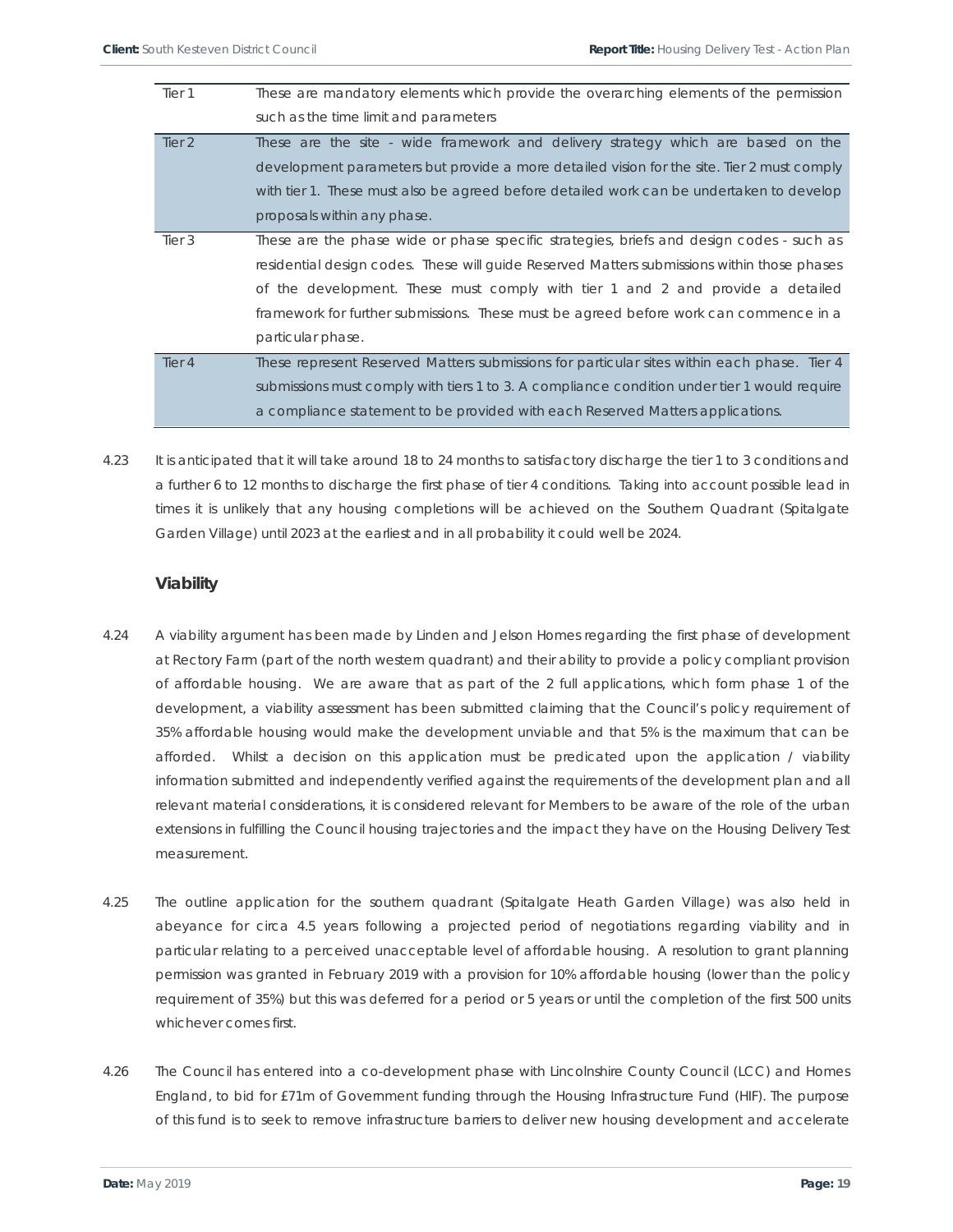the delivery of new homes. If successful there is potential for it to support the Spitalgate Heath Garden Village, improving the viability and deliverability of the scheme through the reduction in strategic infrastructure costs. This is important when considering the longer-term viability of the development and the ability for its viability to improve over time providing scope to secure an increase in affordable housing provision.

4.27 Whilst there is no viability challenge at Poplar Farm we are aware that the agreed level of affordable housing was less than the policy requirement at the time the application was approved. However, we are concerned that there may be viability concerns with developing beyond 750 dwellings at this site as no more than 750 dwellings can be occupied until a new road bridge is constructed over an existing railway line. This requires an easement from Network Rail and the granting of this easement could then trigger a potential claim from Network Rail for a share of any additional value as a consideration for it granting easements over its tracks. This could be at much as 50% of the value created/added.

### **Site Specific Constraints and Infrastructure Requirements**

- 4.28 Both of the urban extensions are Greenfield / agricultural land so they have very few (if any) issues regarding land contamination. Through dialogue with the Buckminster Estate Trust and having reviewed the planning submission documents linked to the north western quadrant it is clear that topography is an issue across both urban extensions but more so within Spitalgate Garden Village. However, these issues are not considered insurmountable in their own right.
- 4.29 As you would expect the urban extensions, due to their scale, are also the subject of significant infrastructure requirements.
- 4.30 The delivery of Spitalgate Garden Village is dependent on the construction of the Grantham South Relief Road (GSRR). The GSRR Scheme runs along the south of Grantham linking the A1 Trunk Road in the west to the A52 at Somerby Hill to the east. It consists of three road construction phases. Without the GSSR the number of dwellings that can be served off the existing highway network is limited to between 125 and 150 dwellings. The first phase of the relief road was completed in 2015 and the second phase is due to commence in June 2019 and should last 18 months. Phase 3 is planned to commence in December 2019 and should last 3 years with an estimated completion date of December 2023. This broadly aligns with the planning timeframes meaning some development could commence prior to completion of the GSSR with some completions anticipated in 2022/23 but the majority of housing completions will not occur until 2024 onwards.
- 4.31 Funding for the £102 million road scheme is being underwritten by Lincolnshire County Council apart from £33m already secured through the GLLEP and Highways England's GHF fund.
- 4.32 Following a successful expression of interest, the Council entered into a co-development phase with Lincolnshire County Council (LCC) and Homes England, to bid for £71m of Government funding through the Housing Infrastructure Fund (HIF). The purpose of this fund is to seek to remove infrastructure barriers to deliver new housing development and accelerate the delivery of new homes. The full business case for the HIF submission was submitted in March 2019 and it is expected that a decision will be made later this year.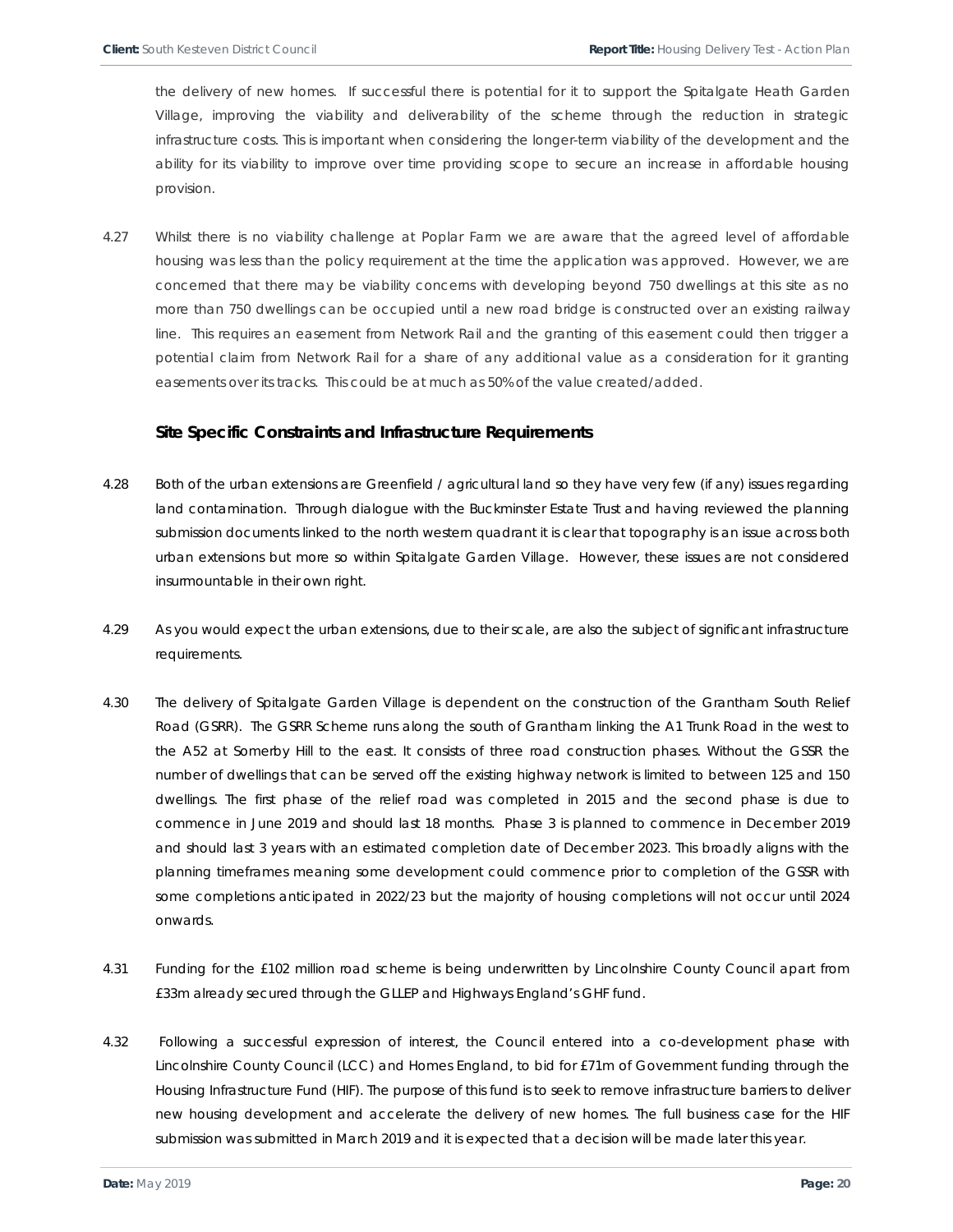- 4.33 The delivery of Spitalgate Heath Garden Village is central to the bid, along with other strategic sites within the Grantham area (including the Prince William of Gloucester Barracks). In the case of Spitalgate Heath, the HIF has been identified to support the delivery of the Grantham Southern Relief Road (GSRR), strategic utility provision (including a primary substation), and education requirements. The intention of HIF is to ensure that necessary infrastructure is in place to support development, for example, ensuring the delivery of schools to meet the needs of future communities, or provision of strategic utilities to enable viable development to come forward.
- 4.34 The Council is aware that the HIF bid is one of approximately 55 submissions to be made and there is no guarantee it will be successful. However, if the HIF bid is unsuccessful it will not impact on the delivery of the GSSR because the cost of the scheme is being underwritten by Lincolnshire County Council. But in the event the bid is unsuccessful it will prevent the Council from being able to secure more affordable housing from the scheme. This is because the current application was approved subject to the resolution of a S106 Agreement which included S106Heads of Terms that included contributions towards the GSSR (£18,000,000). The viability of the scheme (see below) was also appraised on the assumption the scheme would need to fund a new primary substation (£13,000,000). Both of these items would be funded through HIF, if successful, releasing £31,000,000 plus other ancillary cost savings to contribute towards more affordable housing (see below).
- 4.35 With respect to the western half of the north west quadrant (i.e Rectory Farm) we are not aware of any infrastructure requirements that may prevent development. As outlined previously we are aware that a viability argument has been made by Linden and Jelson Homes regarding the first phase of development at Rectory Farm (part of the north western quadrant) and their ability to provide a policy compliant provision of affordable housing. So whilst viability is being challenged (this is not unusual with large scale strategic sites) there is nothing to suggest there are technical issues or infrastructure requirements that will prevent delivery. Indeed by virtue of the fact they have submitted two detailed applications (one by Linden Homes and one by Jelson Homes), which together seek permission for up to 533 new dwellings, suggests that the developers are confident there are no technical or infrastructure constraints that are not capable of resolution / mitigation.
- 4.36 Referring to the eastern half of the North West quadrant (Poplar Farm) we are aware that the overarching S106 Agreement limits the number of dwellings that can be constructed to 750 until the railway bridge link connecting Pennine Way to Great Gonerby is constructed and brought into use. The S106 Agreement includes for the provision of a Pennie Way Link Fund in which the applicant agrees to pay a levy of £8,200 per property. However, the Agreement is somewhat vague/confusing in terms of the when this tariff will apply. There is also an obligation on Buckminster (as applicant), prior to completion of the 700<sup>th</sup> dwelling to negotiate with Network Rail and obtain all the easements necessary for the railway bridge to be constructed and used as a publically maintainable highway.
- 4.37 As at 31st March 2018, a total of 321 dwellings had been completed and a further 176 dwellings were under construction. On this basis only a further 250 dwellings can be built. For any more dwellings to come forward the railway bridge will need to have been completed. However, no more than 200 units can actually be delivered on this site until necessary easements have been agreed with Network Rail. It is unclear how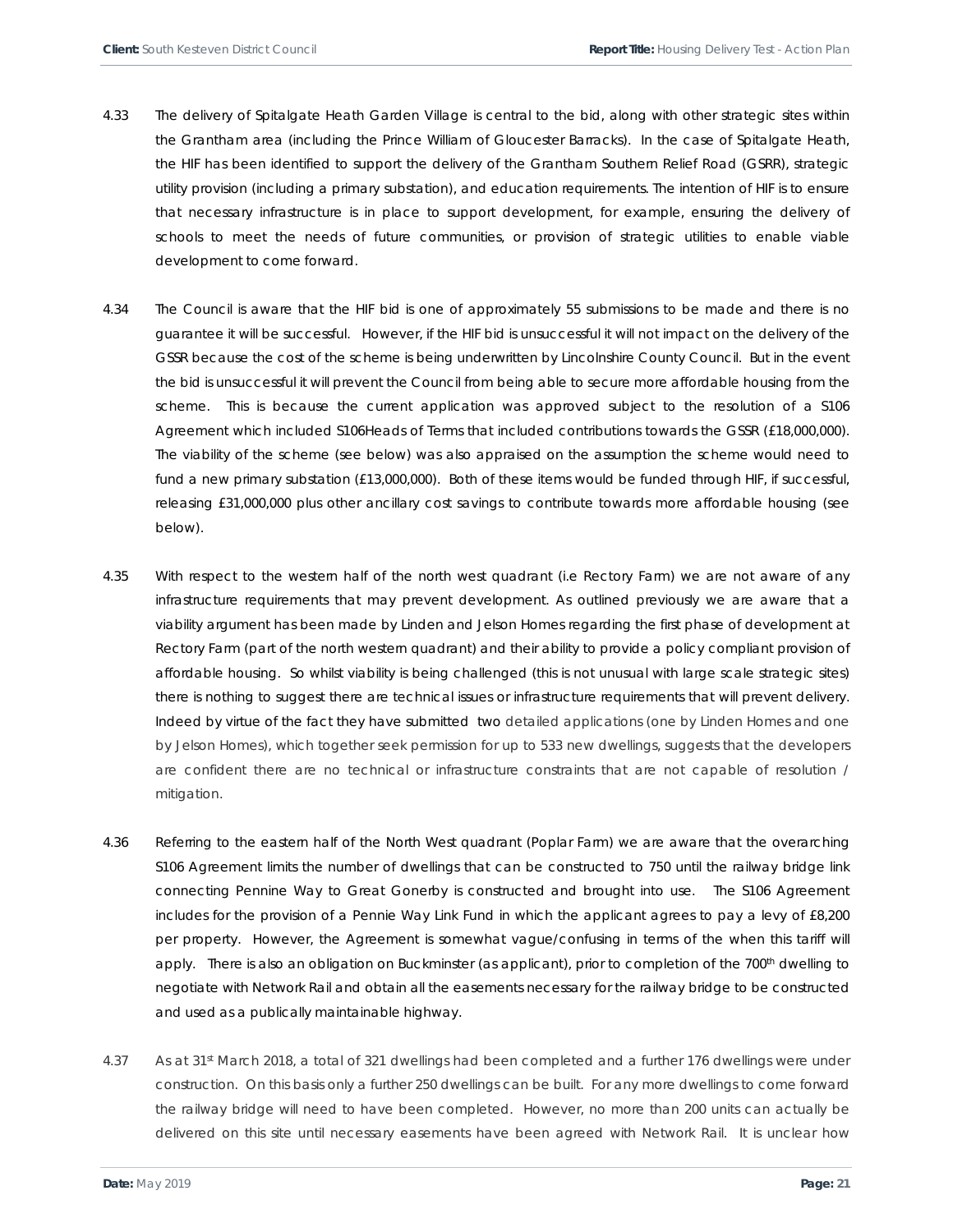negotiations are progressing with Network Rail or indeed if they have even commenced. Within this context there is a concern that development at Poplar Farm may stall within the next two years or so until there is a clear route forward to constructing and financing the Pennine Way Link.

4.38 There is also a risk that Network Rail may expect to receive a share of any additional value as a consideration for it granting easements over its tracks. This is covered under Network Rails Shared Value Policy. External parties may refer to it as "ransom" but Network Rail does not regard it as such and indeed it is a recognised part of the regulatory targets imposed on Network Rail through the ORR settlement process. The ORR position on shared value is currently stated in the ORR publication - Investment Framework Consolidated Policy and Guidelines – published on its website and dated October 2010 (page 39, point 9.2). This states that the principle behind seeking a share of any valuation uplift as a result of granting such rights is part of property valuation practice, established in the case of Stokes v Cambridge. In summary, those granting development rights can seek a percentage of the uplift of the value of land caused by the granting of those rights, usually between 25% and 50% of the value added.

### **Market sentiment**

- 4.39 There is clearly interest from the market in developing out large strategic sites in Grantham. We need to look no further than the north west quadrant where Jelson and Linden homes own the majority of the western half of the urban expansion and have submitted proposals, jointly, for 1,350 new homes. The eastern half of the north west quadrant has been promoted by the land owners (the Buckminster Estate Trust) and since receiving planning permission they have sold plots to Bellway and Barratt David Wilson.
- 4.40 However, anecdotal evidence suggests that some developers are not willing to build in Grantham as the sales values are below £2,153psm (£200psf). However, we have analysed sales values achieved during 2018, 2017 and 2016. The average value achieved for new build sales in Grantham in 2018 was £2,315psm (£215psf), albeit this was established off a limited sample of data. In 2017 the average value achieved from new build sales was £2,056psm (£191psf) and in 2016 the average value achieved from new build sales was £2,023psm (£188psf). On this basis it is clear that they may be some truth in the suggestion that developers have not been interested in Grantham, in the past, due to the relatively low sales values (i.e. sub £200psf) but this changed in 2018 with values for the first time in the past three years breaching the £2,153psm (£200psf.) threshold.
- 4.41 In the future there will be a period of time when the two urban extensions will be developing out simultaneously alongside the former Prince William of Gloucester Barracks, which has capacity for up to 4,000 dwellings of which it is anticipated that 500 will come forward over the remainder of the emerging local plan period. Having three large sites operating at similar timescales risks flooding the market. This will have a direct impact on the market absorption rate and subsequent sales which will then have implications for the viability and delivery of the scheme as a whole. As a result, this may deter interest from developers over the remainder of the emerging local plan period.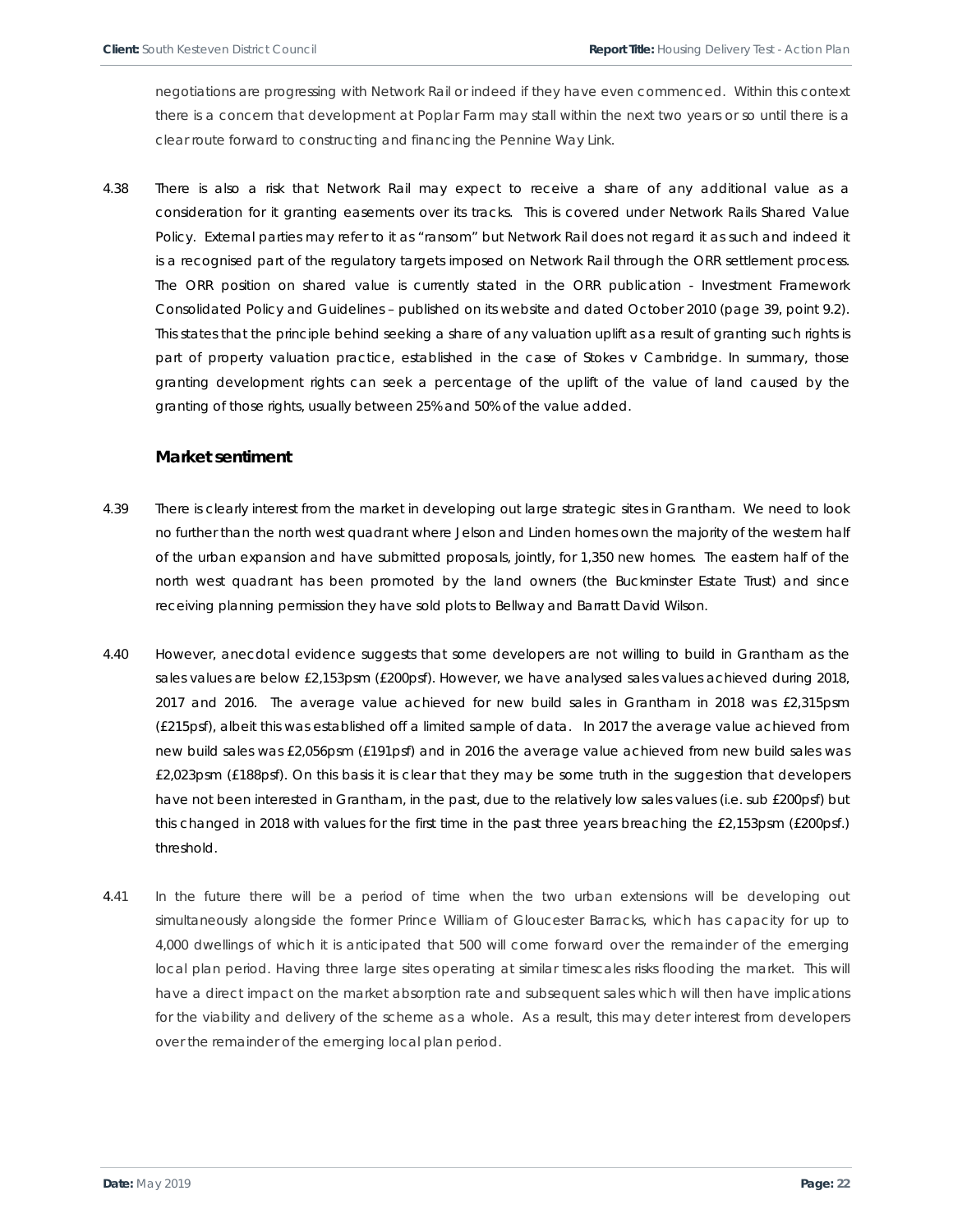### **Pace of Delivery**

- 4.42 Large-scale sites can be an attractive proposition for plan-makers. With just one allocation of several thousand homes, a District can – at least on paper – meet a significant proportion of its housing requirement over a sustained period. The Council clearly adopted this approach when it allocated the North West and Southern Quadrant urban extensions within the Core Strategy (2010) to achieve their new growth objectives. These allocations have subsequently been rolled forward into the new emerging Local Plan.
- 4.43 However, large-scale sites do not always provide a solution to housing needs. Their scale, complexity and (in some cases) up-front infrastructure costs means they are not always easy to kick start. And once up and running, there is a need to be realistic about how quickly they can deliver new homes. As we have established previously the urban extensions in Grantham have not delivered as quickly as possible and as a result gaps in the housing supply have opened up as a result.
- 4.44 Whilst there are clear reasons why the urban expansion sites have not progressed as quickly as possible (as we have outlined previously), the emerging new local plan is still placing significant reliance on these sites for future housing supply across the remainder of the emerging local plan period. In this respect, it is important that the assumptions around when and how quickly these sites will deliver new homes are properly justified. We have set out below the key issues that will need to be considered.

#### **Lead in times**

4.45 The lead-in time prior to the submission of a planning application is an important factor because many planning issues are flushed out in advance of planning applications being submitted. Poplar Farm and Spitalgate Heath Garden village have moved beyond the lead in phase and both now have permission. However, Rectory Farm is still within this phase with the Council is holding in abeyance their planning applications whilst they prepared an SPD for the scheme. If the applicant is able to demonstrate that their applications are addressing the key requirements of the SPD it should, theoretically, help ensure that their applications can be determined quickly. If the requirements of the SPD are not being met this could result in a protracted and elongated lead in time.

#### **Time taken for first housing completion after planning approval**

- 4.46 Clearly, in many cases, planning approval will also need to be followed by discharge of precommencement conditions and or approved of Reserved Matters. This was evident at Poplar Farm, where after the granting of outline planning permission a number of Reserved Matters applications were submitted with the approval of the first reserved matters application in (S12/1331) on 4<sup>th</sup> October 2012.
- 4.47 As outlined previously the resolution to grant outline permission for Spitalgate Heath Garden Village is subject to a number of draft conditions which include the need to agree a S106 Agreement and prepare phase wide or phase specific strategies, briefs and design codes - such as Residential Design Codes, which will be used to guide the subsequent Reserved Matters submissions.
- 4.48 We envisage it will take a period of 12 / 18 months to prepare these documents and thereafter a further period of say 6/8 months to secure the approval of the first Reserved Matters submission. Upon receiving the first Reserved Matters approval we envisage it will take a period of circa 6 months until the completion of the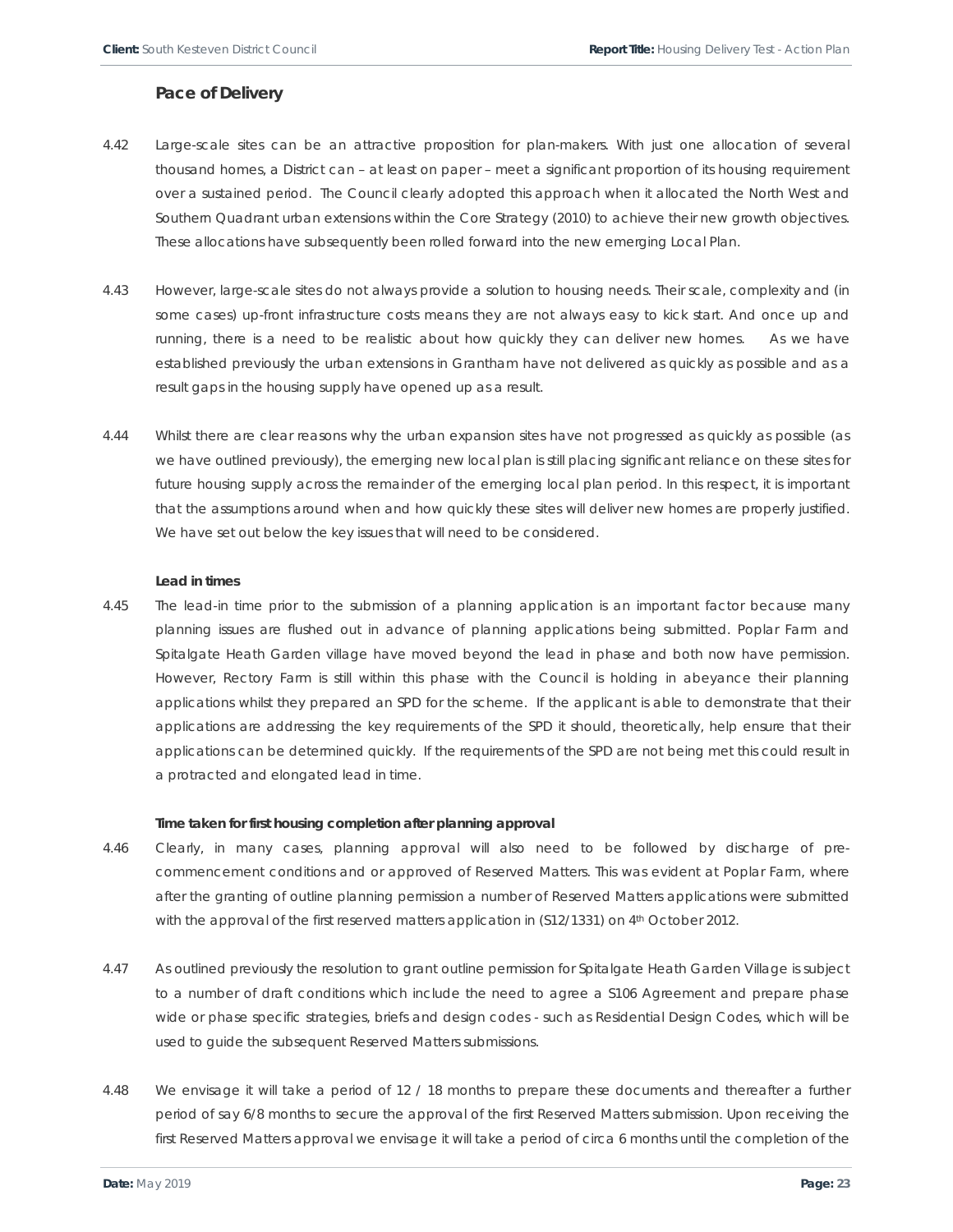first dwelling. On this basis, it could take between 2 and 2.5 years (24 to 32 months) for the first dwelling to be completed at Spitalgate Heath Garden Village.

### **Build Out Rates**

- 4.49 The rate at which sites deliver new homes is a frequently contested matter at Local Plan examinations and during planning inquiries considering five year housing land supply. Assumptions can vary quite markedly and expectations have changed over time and there is a growing recognition that the rate of annual delivery on a site is shaped by 'absorption rates', a judgement on how quickly the local market can absorb the new properties. However, there are a number of factors driving this for any given site:
	- the strength of the local housing market;
	- the number of sales outlets expected to operate on the site (i.e the number of different house builders or brands/products being delivered); or
	- the tenure of housing being built. Are market homes for sale being supplemented by homes for rent, including affordable housing?

#### *Market Strength*

- 4.50 Whilst there are significant variations, reflecting localised conditions, there is nevertheless is a clear relationship between the strength of the market in a Local Authority area and the average annual build rates that are achievable. The market dynamic is given added significance in the context of Grantham in view of the anecdotal evidence which purports that some developers won't invest in the town due to the relatively low sales values.
- 4.51 It also needs to be recognised that in addition to the North West and Southern Quadrant urban extensions, the emerging Local Plan also allocates the former Prince William of Gloucester Barracks for housing development. In total, the site is capable of accommodating up to 4,000 new homes from which 500 are expected to be delivered within the remainder of the period covered by the emerging Local Plan. In this context, as outlined previously, it seems inevitable that there will be a period of time when the two urban extensions will be developing out simultaneously alongside the former Prince William of Gloucester Barracks. Having three large sites operating at similar timescales risks flooding the market. This will have a direct impact on the market absorption rate and subsequent sales which will then have implications for the viability and delivery of the schemes as a whole. As a result, this may deter interest from developers over the remainder of the emerging local plan period.

#### *Number of Sales Outlets*

4.52 A key metric for build rates on sites is the number of sales outlets. Different housebuilders will differentiate through types or size of accommodation and their brands and pricing, appealing to different customer types. In this regard, it is widely recognised that a site may increase its absorption rate through an increased number of outlets. This may relate to the site being more geographically extensive: with more access points or development 'fronts' from which sales outlets can be driven. A large urban extension might be designed and phased to extend out from a number of different local neighbourhoods within an existing town or city, with greater diversity and demand from multiple local markets. Typically a site with two outlets should be able to deliver between 100 and 150 dwellings per annum.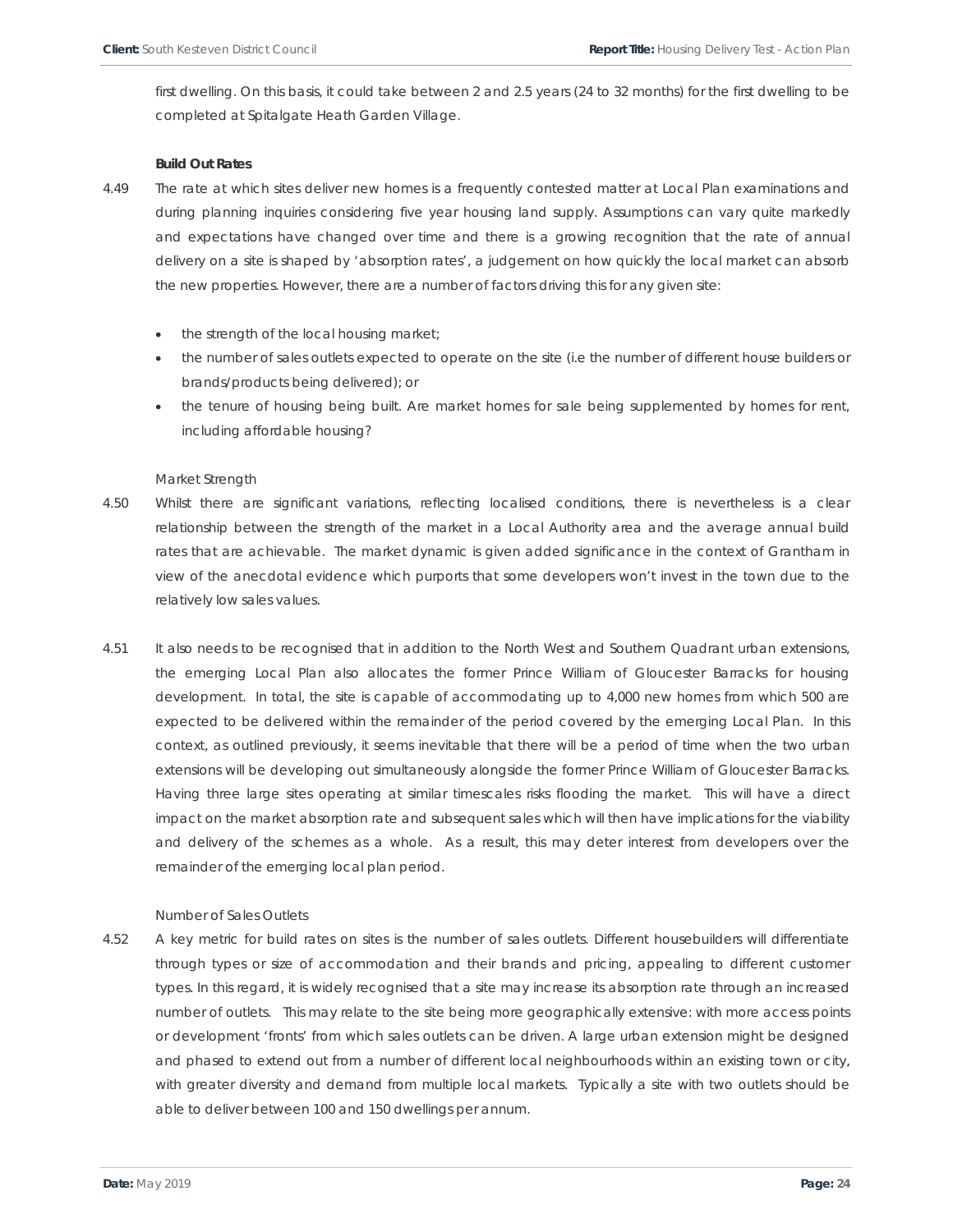4.53 However, the potential to increase the number of outlets will be based on the overall market absorption rates, meaning the number of outlets is unlikely to be a fixed multiplier in terms of number of homes delivered. This is an important factor for Grantham, because, as outlined earlier, it seems inevitable that there will be a period of time when the two urban extensions will be developing out simultaneously alongside the former Prince William of Gloucester Barracks. It is unrealistic realistic to assume that all three sites can support delivery rates of 125 dwellings per annum, given the strength of the local housing market, which would mean 375 sales per annum. Past evidence (refer to Table 7) does not support these rates of delivery and there would need to be a significant economic stimulus to drive this pace of delivery over the remainder of the emerging Local Plan period.

#### *Affordable Housing Provision*

- 4.54 Housing sites with a larger proportion of affordable homes deliver more housing quickly (where viable). The relationship appears to be slightly stronger on large-scale sites (500 units or more) than on smaller sites (less than 500 units), but there is a clear positive correlation for both large and small-scale sites, developments with 40% or more affordable housing have a build rate that is around 40% higher compared to developments with 10-19% affordable housing obligation.
- 4.55 The relationship between housing delivery and affordable (subsidised) housing is multi-dimensional, resting on the viability, the grant or subsidy available and the confidence of a housing association or registered provider to build or purchase the property for management. While worth less per unit than a full-market property, affordable housing clearly taps into a different segment of demand (not displacing market demand), and having an immediate purchaser of multiple properties can support cash flow and risk sharing in joint ventures. However, there is potential that starter homes provided in lieu of other forms of affordable housing may not deliver the same kind of benefits to speed of delivery, albeit they may support viability overall.
- 4.56 This principle of a product targeting a different segment of demand helping boost rates of development may similarly apply to the emergent sectors such as 'build-to-rent' or 'self build' in locations where there is a clear market for those products. Conversely, the potential for starter homes to be provided in lieu of other forms of affordable housing may overlap with demand for market housing on some sites, and will not deliver the kind of cash flow / risk sharing benefits that comes from disposal of properties to a Registered Provider
- 4.57 The developers at Rectory farm are arguing for a reduction in affordable housing on the grounds of viability. They are seeking to reduce the amount of affordable housing down from a policy complaint 35% to 5%. The applicants for Spitalgate Heath Garden Village secured a reduction in their affordable housing contribution to 10% which was deferred for 5 years or completion of the first 500 units whichever comes first. We are also aware that Poplar Farm when it was granted permission in 2011 was approved with a level of affordable housing that was less than the policy compliant position at the time. Therefore without grant assistance or other forms of public sector subsidy, it seems unlikely that the levels of affordable housing can be increased within the urban extensions in order to improve the overall rate of delivery.

#### **The Timeline of the Build-out Period**

4.58 Many local authorities housing trajectories show large sites gradually increasing their output and then remaining steady, before tailing off at the end. In fact, delivery rates are not steady and are generally higher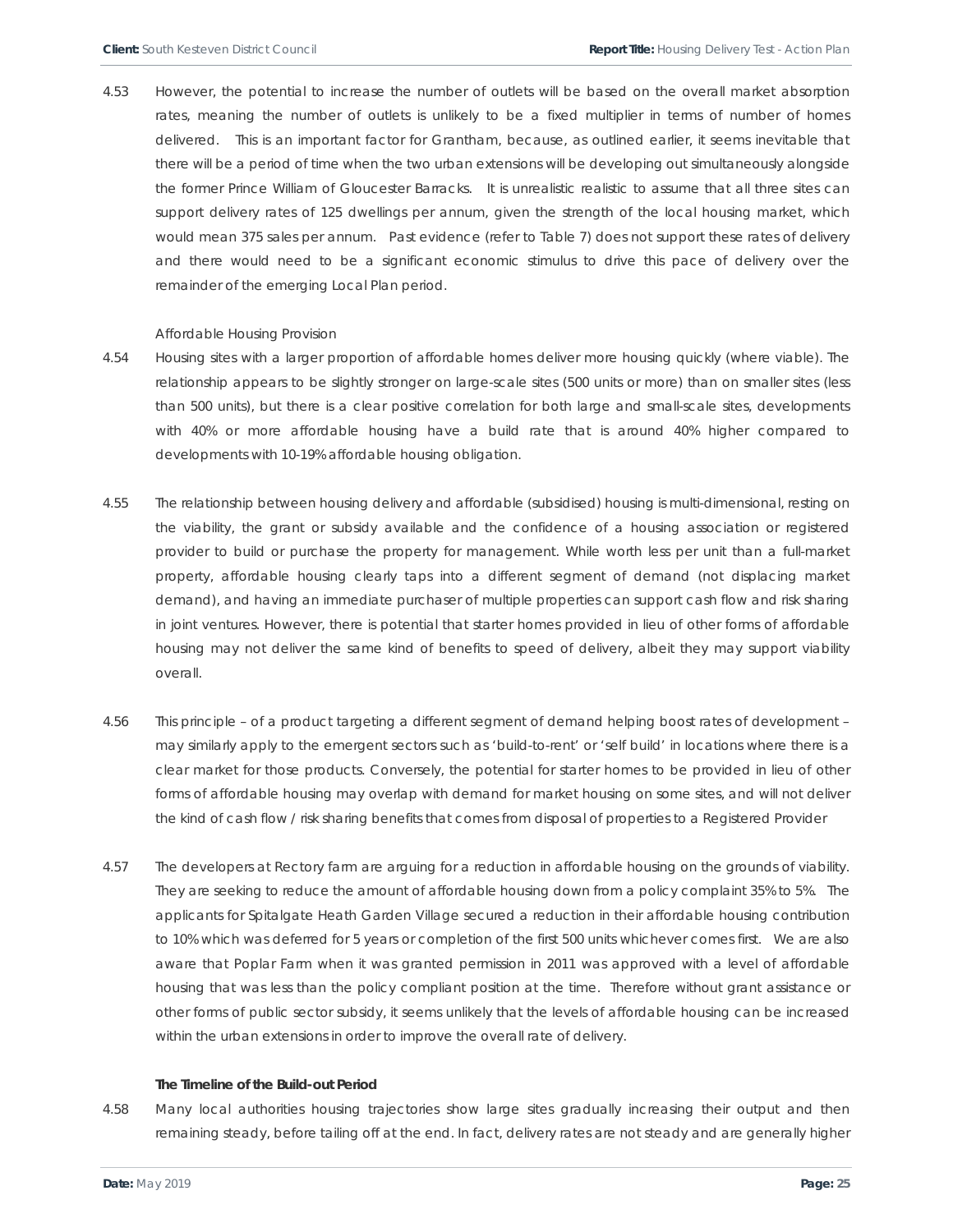early in the build-out period before dipping. This surge in early completions reflects the drive for rapid returns on capital in the initial phase, and/or early delivery of affordable housing, with the average build rate year by year reducing thereafter to reflect the optimum price points for the prevailing market demand. Additionally, the longer the site is being developed, the higher the probability of coinciding with an economic downturn which will lead to a reduction in output for a period.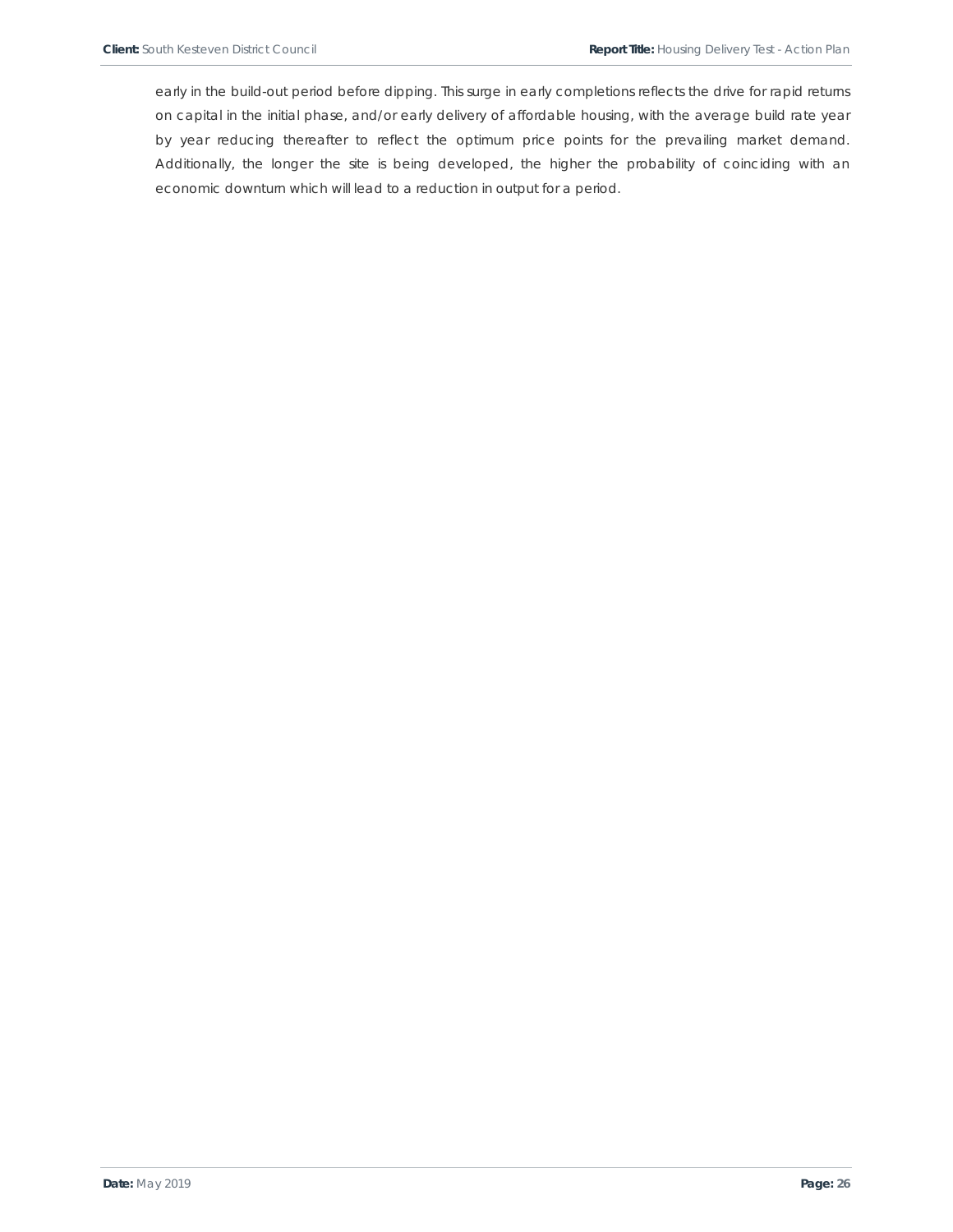## **5. Root Cause Analysis**

- 5.1 The 'root cause analysis' for the under delivery of the Councils housing targets / trajectories seems relatively straight forward on the face of it. The main urban extensions in Grantham have simply not delivered the number of new homes that they were expected to.
- 5.2 At a fairly arbitrary level the urban extensions should have delivered around 2000 new homes over the emerging plan period to date (i.e. 2011 to 2018). The reality is that as at March 2018 they had delivered just 321 new homes - a mere 16% of what was expected.
- 5.3 However, we believe the cause for the under delivery of the Councils housing targets originates with the allocation of the town as a Growth Point in 2006. One of the objectives<sup>34</sup> of the Grantham Growth Point Programme was to achieve sustainable population growth by delivering a step change in the level of new housing development in the town, primarily through the development of four key sites - the town centre, the Canal Quarter, the North West Quadrant and the Southern Quadrant. This objective was reflected in the Core Strategy, which focused more than half of the annual District Housing requirement in the town, which was focussed within the two urban extensions.
- 5.4 In order to achieve the growth ambitions it was accepted that there would need to be a step change in the annual completion rates for the town of more than 300 dwellings. To drive this step change in housing delivery the Growth Point Programme proposed to develop an additional 4,800 jobs over the Growth Point period, with growth driven primarily by the increase in knowledge based industries and higher skilled and higher paid jobs for local residents.
- 5.5 To our knowledge the economic stimulus (i.e. the additional 4,800 jibs) that would have supported the step change in housing delivery has not happened meaning the growth aspirations for Grantham, and the associated development trajectories, are unachievable.
- 5.6 Without going back to first principles and re-assessing whether Grantham is still capable of delivering the original growth ambitions (in the absence of the economic stimulus)which the emerging local plan is still predicated on<sup>35</sup>, it seems inevitable that the Council will continually fail to delivery its housing targets. We appreciate this is a contentious statement, especially given the stage in the Local Plan preparation with the Examination taking place at the time this report is being written.
- 5.7 If the Council is unwilling to reassess the growth potential due to the risks this may pose to the Local Plan process then Council will need to focus its economic development actions on Grantham in an attempt to create the additional jobs that will deliver the economic stimulus to drive a faster rate of house building.

l 34 Objective 2

<sup>&</sup>lt;sup>35</sup> Demonstrated by the fact that the local plan is seeking to allocated more than half of the of the District's housing supply in Grantham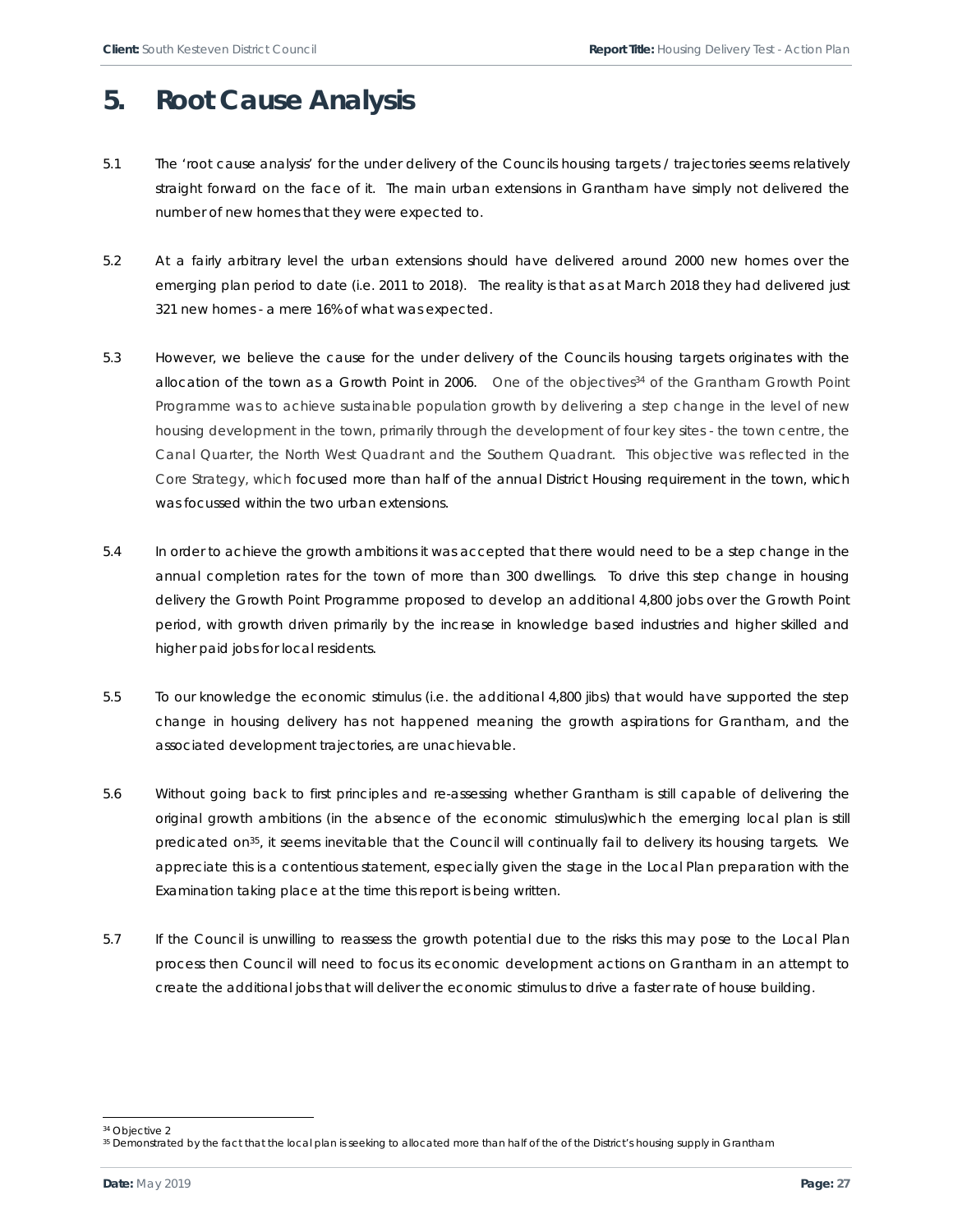# **6. Action Plan**

- 6.1 Reflecting on the housing delivery analysis and barriers to delivery we have identified the actions set out below, which are aimed at increasing delivery across the District but more importantly within the urban expansion sites in Grantham.
- 6.2 The actions focus on the range of interventions open to the Council, recognising that a wide range of partners will need to be involved in helping to achieve the plan's objectives. Successful delivery of this plan will involve working with landowners, developers, registered providers, Homes England and other development bodies as well as infrastructure providers to ensure that more new housing is delivered within the urban expansion sites at an accelerated pace of delivery.
	- The Council should establish a focused 'growth delivery board' within the Council which will bring together key internal stakeholders and help to embed the corporate importance of housing delivery across the Council as a whole.
	- The Council should take a more pragmatic and positive view with respect to applications on windfall sites both within Grantham and the wider District.
	- The Council should ensure it focuses its economic development actions on Grantham in an attempt to stimulate a faster rate of housebuilding.
	- Support Councillors to develop a cross party agreement on the importance of delivering new homes.
	- Disaggregate the urban expansion sites particularly Poplar Farm and Spitalgate Heath Garden village to enable SME developers to deliver at pace. This may require the Council or Homes England purchasing land from Buckminster.
	- Establish a self-build and custom build register to record the interest of those looking to build their own home in South Kesteven and utilise this as a positive tool in development management decision making. Targeting a different segment of demand could help boost rates of development if there is a clear market for this product.
	- Keep an ongoing dialogue with Buckminster to understand what progress is being made on the progression of the S106 Agreement and the discharge of the planning conditions at Spitalgate Heath Garden Village. The Council can use this information to help identify potential solutions to any issues as they arise as well as to keep the housing land supply position under review.
	- Working with Buckminster and other landowners prepare a housing site prospectus for Poplar Farm, Spitalgate Heath Garden Village and other housing sites to accompany the Local Plan. These would set out details of the scheme, status and highlight opportunities for developers and registered providers;
	- Work with landowners / developers through forums and promotion events to help engage with and steer the market (i.e. connecting land owners with developers and attracting new player's intro the market).
	- Working with Homes England the Council should seek to secure funding from the Affordable Homes Programme to increase the supply of new affordable housing in the urban extensions. Housing sites with a larger proportion of affordable homes deliver more housing quickly but currently viability constraints are limiting the level of affordable housing across both of the urban extensions.
	- Introduce Planning Performance Agreements to direct and tailor resources for determining all aspects of the planning process from pre-application stage to the discharging of conditions. This is equally applicable to other large / strategic sites in other areas of the District.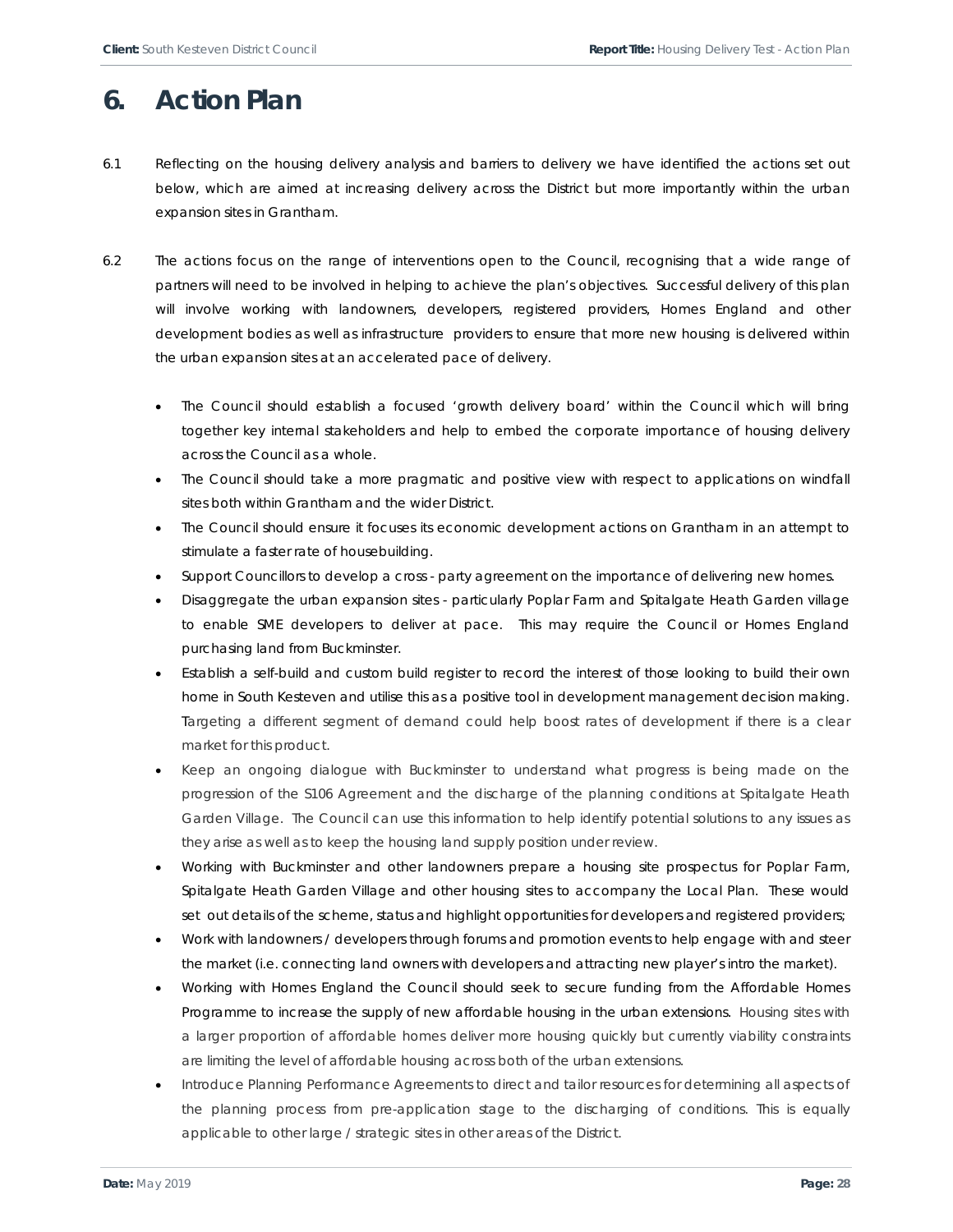- Set up a specific project /Steering group for Spitalgate Heath Garden Village and the former Prince of Wales Gloucester Barracks given its close proximity, comprising representatives from the County and District Council, landowners and utility providers etc. The purpose of this group will be to activity drive for and address the key challenges/ barriers in the delivery of these schemes.
- Appoint or identify a 'Housing Delivery Officer' to provide extra resource whose primary role will be to work with the various parties / organisations involved in the delivery of the urban extensions to monitor progress and where possible assist in accelerating the delivery of housing. This could be a district wide role rather than just focused on the urban extensions in Grantham.
- The Council should continue to explore opportunities for joint working with organisations such as Homes England to identify funds that can be used to improve the viability and de-risk the deliverability of the urban extensions not only within Grantham but across the District.
- The Council should take an active role in ensuring the future housing trajectory at Poplar Farm including by supporting Buckminster and the Country Council on their negotiations with Network Rail regarding the future provision of a new link road and bridge.
- The Council should take a pragmatic view on development viability within the urban extensions in view of their importance in achieving the Local Plan development trajectories<sup>36</sup>. This will include exploring alternative ways of delivering affordable housing such as seeking support from Homes England as described previously.
- Monitor and bid for infrastructure funding as and when opportunities arise.
- Continue to maintain a strong housing related evidence base and set future goals for housing delivery in the full knowledge of what decisions are required to achieve them, and then consistently action these.
- Ensure realistic development trajectories are provided for the urban extensions and the former Prince of Wales Gloucester Barracks. This is fundamental if the Council are to reverse the Housing test Delivery Measurement. We understand that for the Local Plan examination the Council are assuming the following in terms of the trajectories for the three main strategic sites in Grantham:
	- Spitalgate Heath 225 dwellings in 5 years. As outlined previously the outline permission for Spitalgate Heath Garden Village (approved in February 2011 is subject to a number of draft conditions which include the need to agree a S106 Agreement and prepare phase wide or phase specific strategies, briefs and design codes - such as residential design codes, which will be used to guide the subsequent Reserved Matters submissions. We anticipate that it will take a period of 12 / 18 months to prepare these documents and thereafter a further period of say 6/8 months to secure the approval of the first Reserved Matters submission. Upon receiving the first Reserved Matters approval we envisage it will take a period of circa 6months until the completion of the first dwelling. On this basis, it could take between 2 and 2.5 years (24 to 32 months) for the first dwelling to be completed at Spitalgate Heath Garden Village. In addition, the delivery of Spitalgate Garden Village is dependent on the construction of the Grantham South Relief Road (GSRR). The first phase of the relief road was completed in 2015 and the second phase is due to commence in June 2019 and should last 18 months. Phase 3 is planned to commence in December 2019 and should last 3 years with an estimated completion date of December 2023). In advance of the relief

<sup>36</sup> We note that the Council has agreed to main modifications to the Local Plan through the examination hearing to take account of viability issues in Grantham. This will amend Policy H2 to introduce a 20% affordable housing requirement within the 'urban area' of Grantham and to retain 30% requirement elsewhere in the District. It will also amend text of Policy H2 as per the Councils statement regarding the particular challenges of previously developed land, and extend this to the Grantham urban extension allocations, so that these will be subject to individual viability studies to determine levels of affordable housing.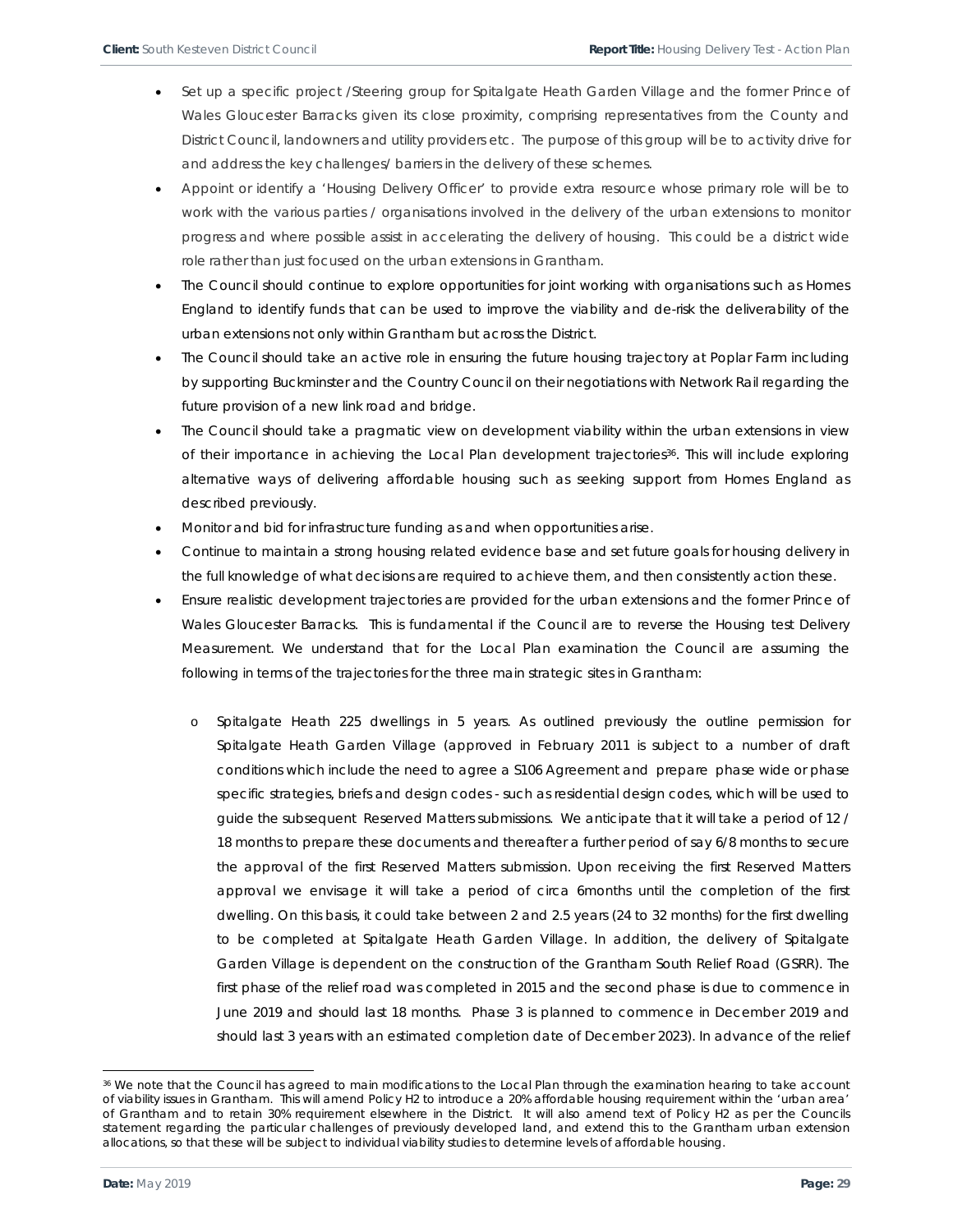road, a total of 125 dwellings can be delivered of the existing highway network. Within this context it seems sensible to show no housing being delivered on Spitalgate until 2022/23. This would equate to a delivery rate of circa 75 dwellings per annum over the remaining three years.

- o Rectory Farm 175 in 5 years. Assuming permission is granted this year. That would equate to 35 dwellings per annum, which seems reasonable. However, the applicants are challenging the affordable housing policy on viability ground so there is no guarantee that the permission will be granted this year. Hopefully, members take a more pragmatic view than they did on Spitalgate but this is another scheme which may become stuck in the quagmire of viability. We would assume delivery over years 2 to 5, which would equate to circa 45 dwellings per annum but the current application will need to be closely monitored to ensure the trajectory is deliverable.
- o Whilst we note that the PWoG is not included in 5 year supply we note that the Council has agreed a Statement of Common Ground with the MoD assuming that 1775 will be built by 2036. Assuming a start on site in 2020 this would mean 1,775 units are delivered over 16 years (circa 111 per annum). These trajectories seem overly optimistic and it is assumed that development can't commence on this site until completion of the GSSR which is not due to happen until 2023. It must also be acknowledged that PWoG could be in direct competition with Spitalgate (as the sites are directly adjacent to one another) for a period of time which might slow down the pace of delivery / sales than would otherwise be the case if they were each coming forward in their own right.
- 6.3 The Council could also take an active role in the delivery of the urban extensions, more so Spitalgate Heath Garden Village in view of the fact that the eastern half of the North West quadrant is progressing and the majority of western half of the urban expansion is owned by two house builders.
- 6.4 The Council could have different roles in the delivery of the Garden Village. For example it may choose to engage with delivery of the garden village through its statutory planning function, relying on the private sector to deliver development. Alternatively, it may decide to invest in infrastructure or other aspects of the development; or decide to acquire land and enter some form of partnership with the landowners.
- 6.5 The Council is currently developing a business case with a view to creating a delivery partnership with the housing sector and the support of Homes England that will focus on the delivery of Council, affordable and market housing, across the District. It is intended that the delivery vehicle will both deliver new housing itself and act as a stimulus to provide sector led development in key sites across South Kesteven and will utilise HRA borrowing, other Council funding sources alongside leveraging grant and private sector investment to support delivery at scale. It is intended to establish the vehicle in the first half of 2020/21, with the ambition of delivering in the region of 300 homes per annum.
- 6.6 Finally we are aware that the Councils Housing Strategy 2017 2021 sets out a number of actions to help address some of the housing challenges face in the District. The actions identified within this report should continue to be taken forward and where feasible aligned with the actions in this report to maximise the impacts.
- 6.7 The success of this Action Plan will ultimately be evaluated through the impacts that occur with housing delivery. The monitor and report on delivery and consider actions to address under performance. A full review of the Action plan will occur annually to consider additional actions or necessary amendments.